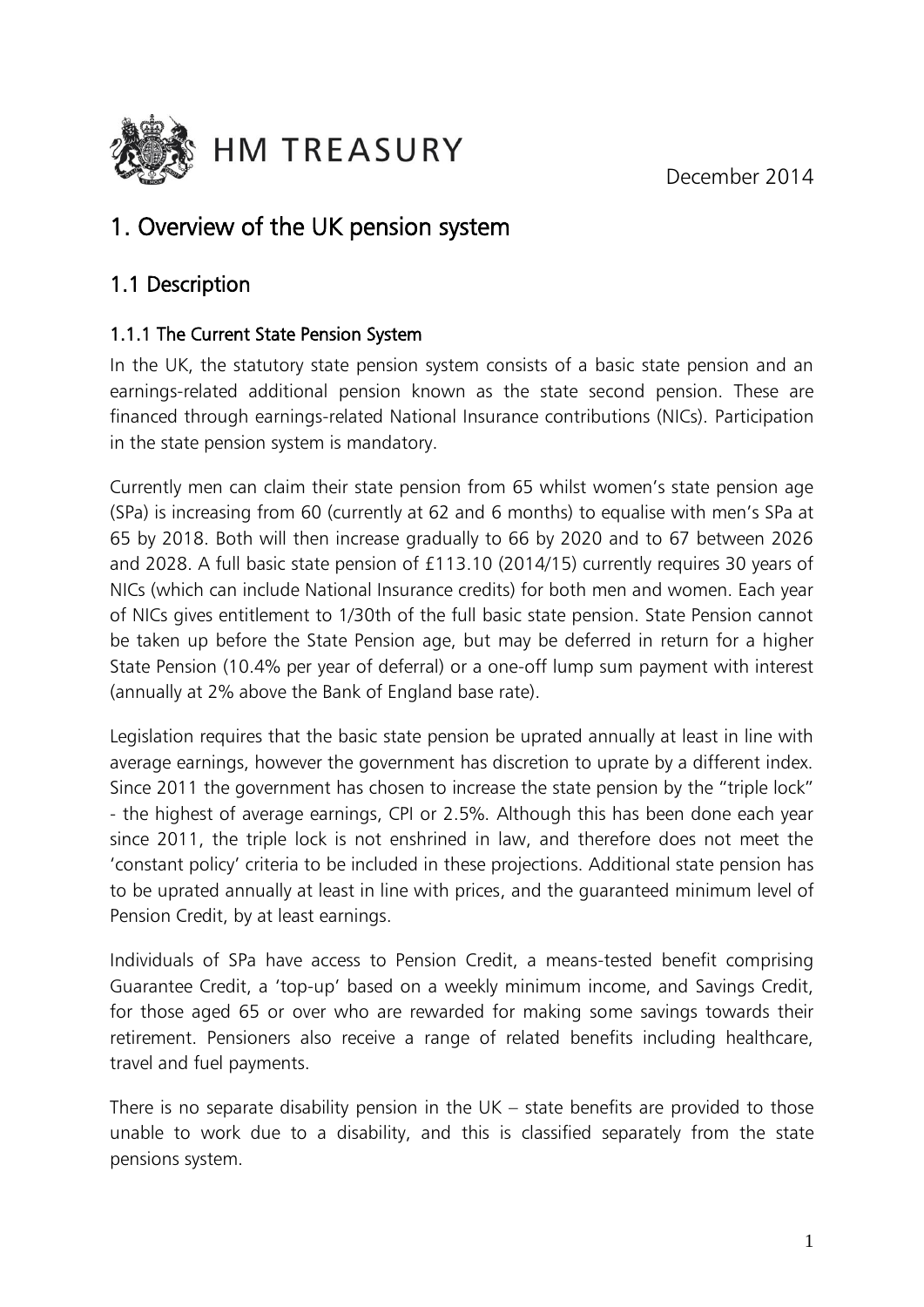#### Legislated Reforms to the State Pension System

The new state pension (formerly known as 'single tier') will be introduced from April 2016. It is a simpler, fairer pension which will be set above the standard minimum guarantee of the means test, providing people with more certainty concerning how much they can expect to receive from the state upon retirement. It will be based on the own individual's contributions, rather than relying on the NI contribution record of their spouse or civil partner.

The new state pension is designed to simplify the old system of a single state pension with an additional pension, and thus over time will eliminate the additional pension altogether. As seen in the diagram below, this will mean that instead of a wide spread of different pension amounts being received at State Pension Age, most pensioners will receive exactly the same pension.



The new state pension will require a minimum of 10 qualifying years to be eligible and 35 years of contributions or credits will be required to receive the full amount. The full amount of new state pension will be finalised closer to implementation. The new deferral rate will be set at 5.8% for each full year the new state pension is not claimed, which is considered to be broadly actuarially fair. These reforms will apply to future pensioners only, and those reaching SPa before the reforms are introduced will continue to receive their state pension in line with the current rules.

The new state pension is expected to lead to an improvement in long term fiscal sustainability as over time fewer people are enrolled in additional pension. As discussed later, this effect is what primarily drives the improvement in fiscal sustainability compared to Ageing Report 2012.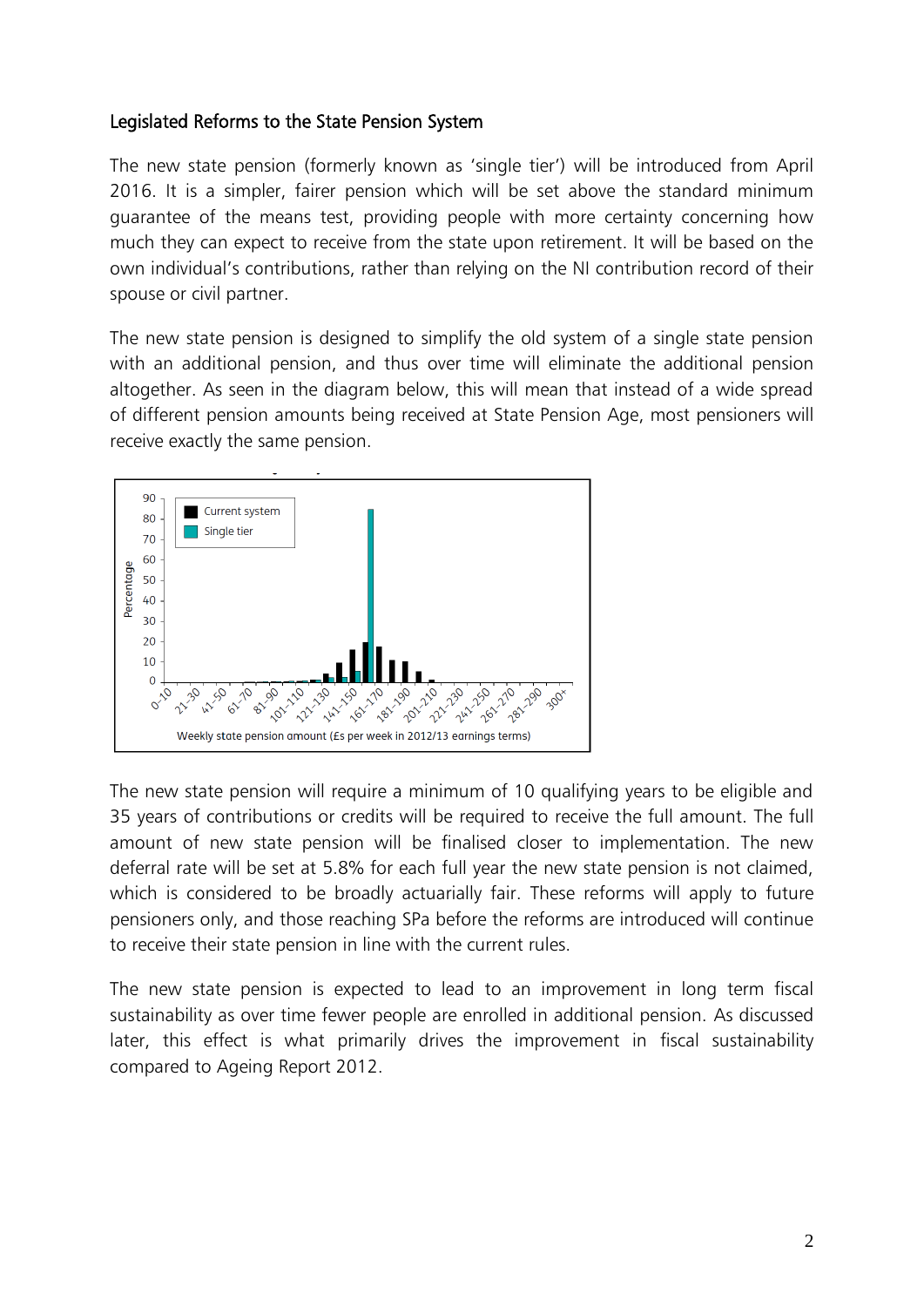### 1.1.2 The Private Pension system

There are two main types of occupational schemes established by employers, definedbenefit (DB) - pensions based on years of service and final pay, or on career average revalued earnings – and defined-contribution (DC) - pensions based on contributions and the investment returns they generate. Employers also now have a duty to enrol workers into a pension. To this end the UK has established the National Employment Savings Trust (NEST), a DC scheme that employers may use to fulfil their obligation.

Personal pensions, created in 1988, offer a private means of saving for retirement to those without access to an occupational scheme or who change jobs frequently. Personal pensions are largely DC schemes as described above. The government provides tax relief – up to a limit – on contributions to private pensions. When they are taken in retirement, individuals have the option to take up to 25% of the fund as a tax-free lump sum, with the rest taxed at their marginal rate.

### Legislated Reforms to the Private Pension System

At Budget 2014, the government announced significant changes to the way people take their private pensions. From April 2015, individuals with DC pension savings will be able to withdraw these savings, subject to their marginal rate of income tax and scheme rules, regardless of the size of their pension savings. Previously individuals had the option to use their pension savings to buy an annuity, withdraw the total sum at a 55% tax rate or, subject to a series of rules and restrictions on, for example, how much could be withdrawn/the individual's income, enter drawdown.

Alongside this flexibility the government is introducing a system of impartial guidance to ensure that everyone approaching retirement understands their available choices. Private pensions, other than where specific exceptions apply, will have a minimum retirement age of 55, increasing to 57 by 2028 and thereafter remaining 10 years below the SPa.

These reforms do not affect these projections, as private pensions have not been modelled.

#### 1.1.3 Public Service Pension Schemes

There are 8 main categories of occupational pension schemes in the UK for public service workers, which autonomously manage the pensions of staff in the NHS, teachers, civil servants, staff in local government, police officers, firefighters, the armed forces and judges, and which are under the direct control of Ministers. These schemes pay out benefits in addition to and separately from the State Pension, and are based on a member's time in service and earnings. Together, these pension schemes are known as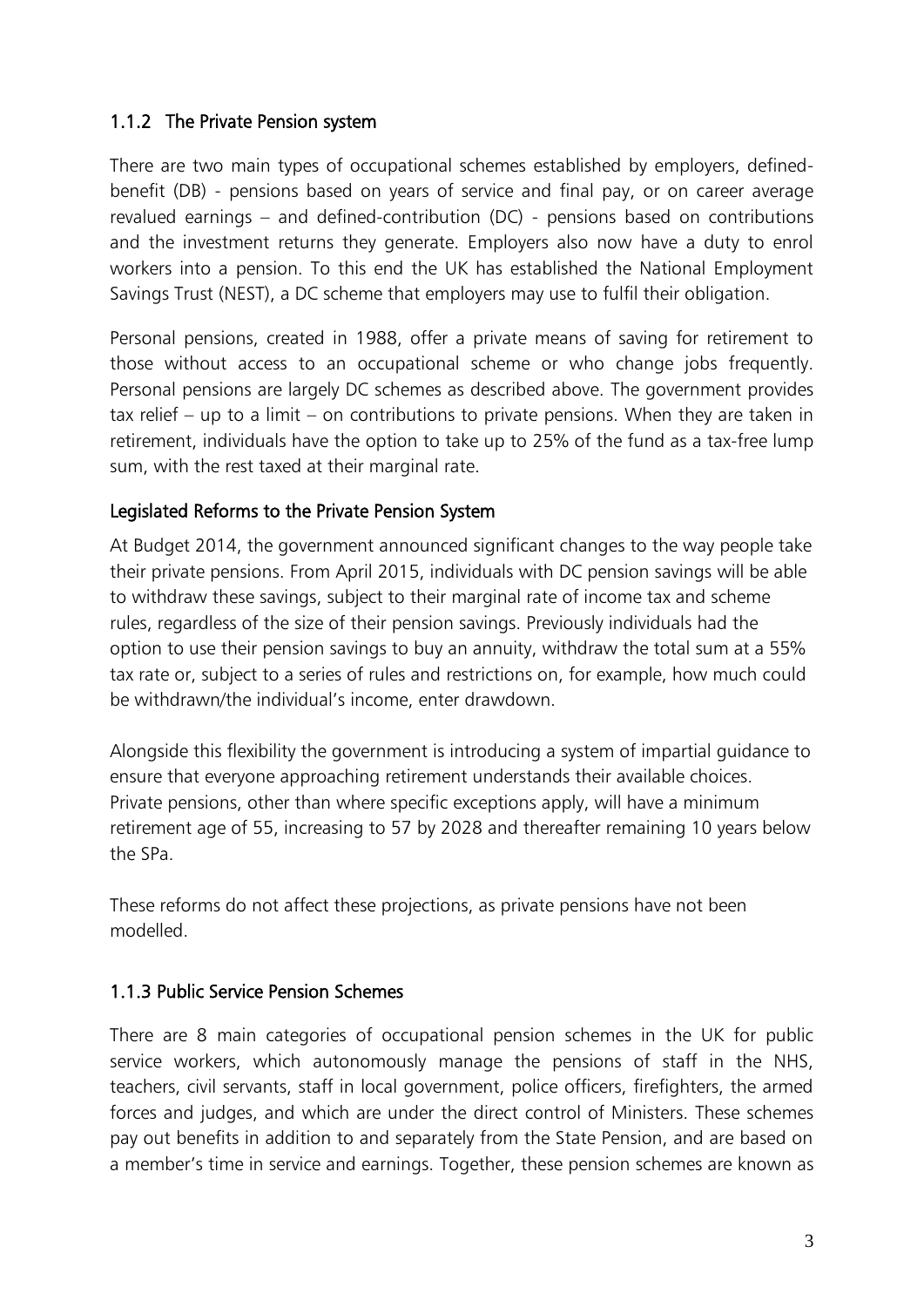Public Service Pension schemes (PSPSs). There are also around 300 smaller Non-Departmental Public Body Pension Schemes, which are partly funded through Government grants, and which have more autonomy in designing and administering their pension schemes.

Scheme benefits vary from one scheme to another; with some being based on a member's final salary and others on a member's career average revalued earnings. Schemes also have different accrual rates, revaluation rates, Normal Pension Ages, employee and employer contribution rates, lump sum commutation rates and indexation rates.

The table below shows the proportion of pensions spending on the 8 largest PSPSs, relative to pensions spending on the State Pension.



State Pensions and PSP as a % of GDP

This shows that PSPSs make up a small, and decreasing proportion of state pensions spending over time.

#### Legislated Reforms to Public Service Pensions Schemes

As detailed in the previous Ageing Report pensions fiche, the 2011 change in indexation of PSPSs (moving from RPI to CPI) contributed strongly to the sustainability of the PSPS system.

Furthermore, in 2013, most PSPS schemes moved from being calculated based on 'career final salary' to 'career average salary', thereby further decreasing PSPS expenditure and increasing the sustainability of the system.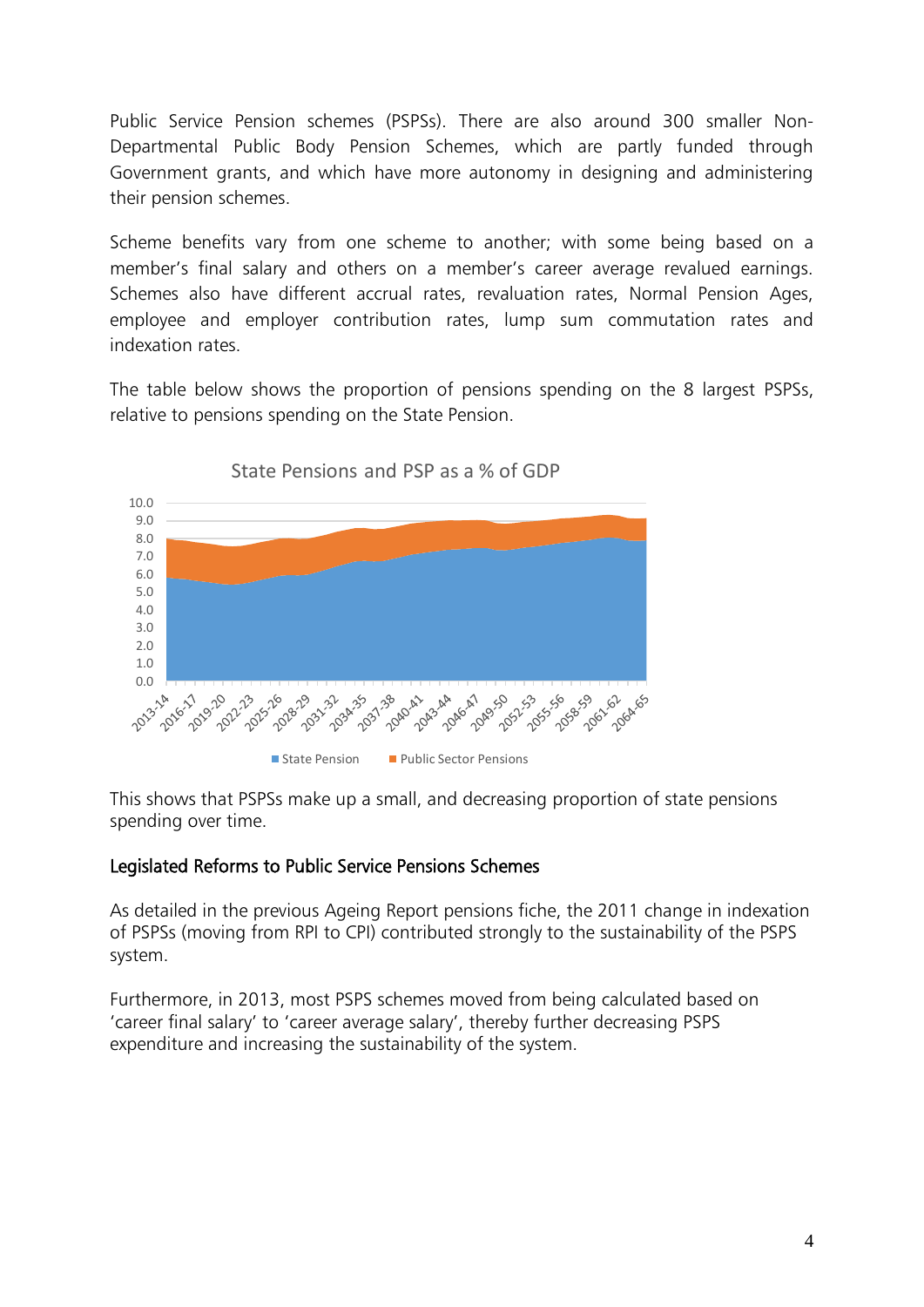### Table 1 – statutory retirement age

|                                                                        |                                               | 2013            | 2020     | 2030                                        | 2040                                        | 2050 | 2060 |  |  |
|------------------------------------------------------------------------|-----------------------------------------------|-----------------|----------|---------------------------------------------|---------------------------------------------|------|------|--|--|
|                                                                        | statutory retirement age                      |                 |          |                                             | Removed in 2011                             |      |      |  |  |
| Men - with 20                                                          | earliest retirement age                       | 65              | 66       | 67                                          | 67                                          | 68   | 68   |  |  |
| contribution<br>years                                                  | penalty in case of earliest retirement<br>age |                 |          |                                             | There is no penalty for earliest retirement |      |      |  |  |
|                                                                        | bonus in case of late retirement              | 10.4%           | $5.8\%*$ | 5.8%                                        | 5.8%                                        | 5.8% | 5.8% |  |  |
|                                                                        | statutory retirement age                      |                 |          |                                             | Removed in 2011                             |      |      |  |  |
| Men - with 40                                                          | earliest retirement age                       | 65              | 66       | 67                                          | 67                                          | 68   | 68   |  |  |
| penalty in case of earliest retirement<br>contribution<br>years<br>age |                                               |                 |          | There is no penalty for earliest retirement |                                             |      |      |  |  |
| bonus in case of late retirement                                       |                                               | 10.4%           | 5.8%     | 5.8%                                        | 5.8%                                        | 5.8% | 5.8% |  |  |
| Women - with                                                           | statutory retirement age                      | Removed in 2011 |          |                                             |                                             |      |      |  |  |
| 20                                                                     | earliest retirement age                       | 61              | 66       | 67                                          | 67                                          | 68   | 68   |  |  |
| contribution                                                           | penalty in case of earliest retirement<br>age |                 |          |                                             | There is no penalty for earliest retirement |      |      |  |  |
| years                                                                  | bonus in case of late retirement              | 10.4%           | 5.8%     | 5.8%                                        | 5.8%                                        | 5.8% | 5.8% |  |  |
| Women - with                                                           | statutory retirement age                      |                 |          |                                             | Removed in 2011                             |      |      |  |  |
|                                                                        | earliest retirement age                       | 61              | 66       | 67                                          | 67                                          | 68   | 68   |  |  |
| 40<br>contribution                                                     | penalty in case of earliest retirement<br>age |                 |          |                                             | There is no penalty for earliest retirement |      |      |  |  |
| years                                                                  | bonus in case of late retirement              | 10.4%           | 5.8%     | 5.8%                                        | 5.8%                                        | 5.8% | 5.8% |  |  |

*Source: HM Treasury*

All data in this table relates to state pensions, since private and occupational schemes have different and extremely varied retirement ages and regulations.

 $\hat{\ }$ The SPa for 2020 and 2030 have both been recently changed. For years thereafter, there is a mechanism in place for reviewing, and potentially raising, the Spa, in light of various data including longevity questions, so it is very possible that the listed ages will rise.

\*This 5.8% bonus per year is judged to be roughly actuarially fair.

Note that as per Table 1, there is no statutory retirement age. Instead, there is a SPa, after which the state pension can be received, whether or not the individual has retired. The state pension cannot be taken before the SPa; however, it may be taken later, and a corresponding bonus is applied, as shown in the table.

### 1.2 Recent reforms of the pension system included in the projections

In terms of new reforms included in the state pensions projections, as discussed earlier, the UK has:

• brought forward the rise in SPa to 67 by 2028.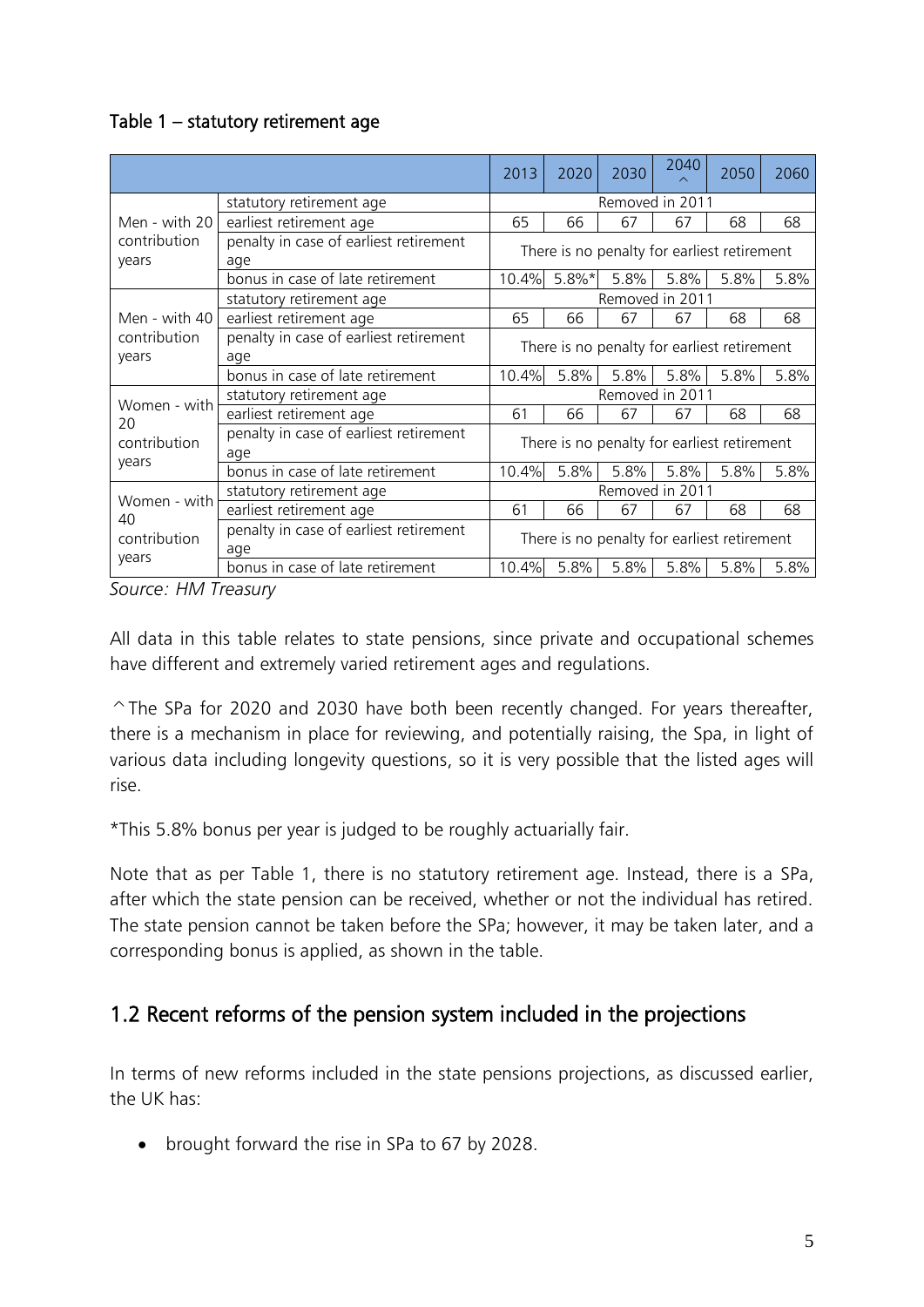- legislated to create a new State Pension scheme for people reaching SPa from 2016 – this will cost no more than the system it replaces. These projections include the effect of the new State Pension, starting from April 2016 for new claims. This is now in legislation from the Pensions Act 2014. Whilst this will, to some extent, take account of historic earnings for transitional cohorts who have a large part of their working life under the previous scheme, the Department for Work and Pensions (DWP) have not included any of the spend on new State Pension in the 'earnings-related' line.
- removed the default retirement age, enabling people to work as long as they want to

Furthermore, for the additional Public Service Pensions projections, the UK has:

switched from 'final salary' schemes to 'average salary' schemes

### 1.3 Description of the actual "constant policy" assumptions used in the projection

In the UK's domestic long-term projections, in the Fiscal Sustainability Report, published annually by the independent Office for Budget Responsibility, two assumptions are made, which are not used in these projections.<sup>1</sup>

a) The Government has legislated for a review of the SPa to take place at least once every six years. This review would be based on a technical assessment by the Government Actuary and an additional report considering other relevant factors. Details of the core principle to guide that review were set out alongside Autumn Statement 2013: that people should expect to spend on average up to a third of their adult life (beginning from age 20) in receipt of the state pension, with at least ten years' notice provided and changes being phased in over two years. This is hereafter referred to as the longevity link.

However, in practice, any changes to SPa will take place following a review as outlined in the Pensions Act 2014, and would require primary legislation, which has not yet occurred so far. Therefore these projections do not include this review, as it did not fit the definition of 'constant policy'.

b) As discussed previously, since 2011, the state pension has been uprated each year using the 'triple-lock' system, where pensions increase by the highest of CPI inflation, average earnings growth or a 2.5% underpin. Since this change has not officially been put into legislation, it has not been included in these projections,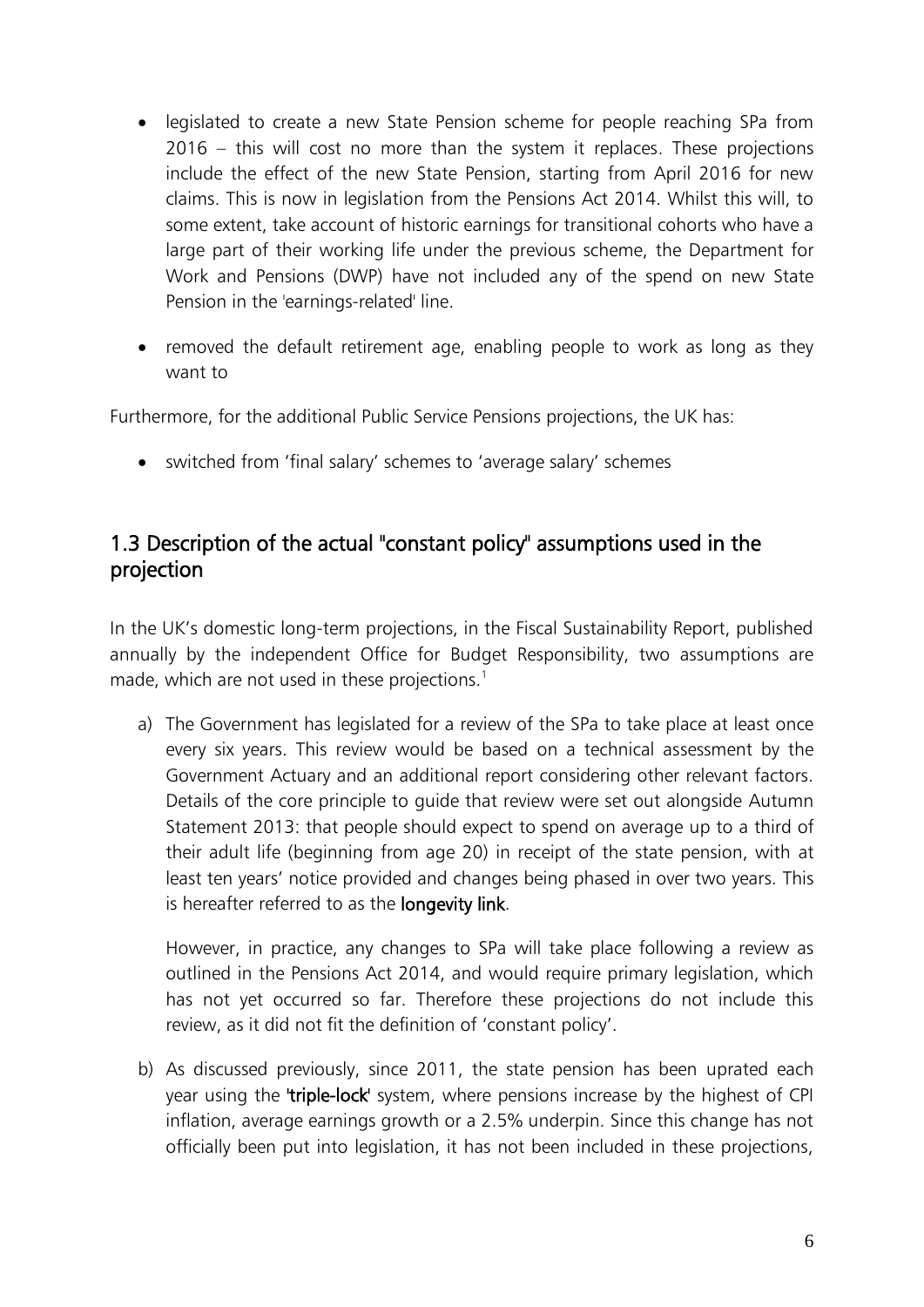as any future government could easily change it and it does not seem to fit the definition of 'constant policy'.

Since both the longevity link and triple lock assumptions are used in the UK's Fiscal Sustainability Report, the figures between the FSR and the Ageing Report are not directly comparable, although they achieve similar projections results.

The state pensions projections use the following timetable:

- Female SPa rising to 65 (equal to male SPa) between April 2010 and November 2018
- SPa rising to 66 between December 2018 and April 2020;
- SPa rising to 67 between April 2026 and April 2028; and
- SPa rising to 68 between April 2044 and April 2046.

Note that the legislated state pension rise can be seen in the table below, where it is compared against the system of reviewing the pension age according to life expectancy, which is not yet in legislation. The table below uses three variants for these reviews depending on the possible path of demographics in the future. It is clear that implementing these reviews by linking retirement age to life expectancy would improve the sustainability of the pensions system.

|                   |            | Year within which the rise is fully implemented |         |         |
|-------------------|------------|-------------------------------------------------|---------|---------|
| State Pension age |            |                                                 |         |         |
|                   | Legislated | Young age                                       | Central | Old age |
| 66                | 2020       | 2020                                            | 2020    | 2020    |
| 67                | 2028       | 2028                                            | 2028    | 2028    |
| 68                | 2046       |                                                 | 2036    | 2031    |
| 69                |            |                                                 | 2049    | 2034    |
| 70                |            |                                                 | 2063    | 2037    |
| 71                |            |                                                 |         | 2040    |
| 72                |            |                                                 |         | 2045    |
| 73                |            |                                                 |         | 2051    |
| 74                |            |                                                 |         | 2057    |
| 75                |            |                                                 |         | 2064    |

The UK have used nominal GDP values as stated in the AWG spreadsheet. If these GDP projections do not include appropriate GDP adjustments for the changes in UK SPA, this will cause slight inconsistencies.

1

<sup>1</sup> http://budgetresponsibility.org.uk/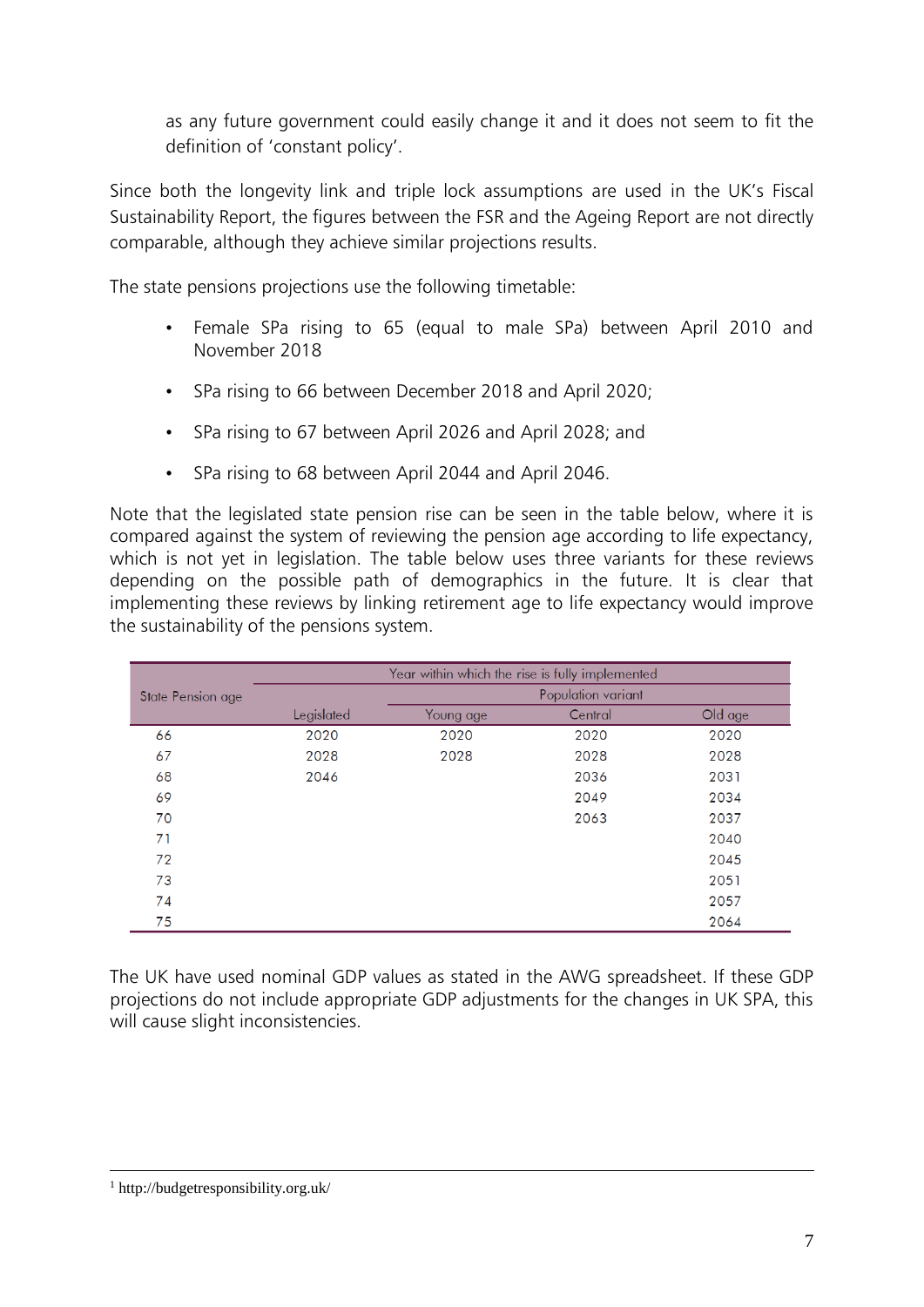# Detailed outline of Part 2: Demographic and labour forces projections

# 2.1 Demographic development

| TABLE 2                                   | main uchiyyiaphiic vanabics<br>evolution |       |       |       |       |       |            |  |  |  |
|-------------------------------------------|------------------------------------------|-------|-------|-------|-------|-------|------------|--|--|--|
|                                           | 2013                                     | 2020  | 2030  | 2040  | 2050  | 2060  | Peak year* |  |  |  |
| Population (thousand)                     | 64065                                    | 66892 | 70643 | 74011 | 77332 | 80078 | 2060       |  |  |  |
| Population growth rate                    | 0.6                                      | 0.6   | 0.5   | 0.5   | 0.4   | 0.3   | 2015       |  |  |  |
| Old-age dependency ratio (pop65/pop15-64) | 26.6                                     | 29.6  | 35.2  | 39.1  | 40.7  | 42.8  | 2060       |  |  |  |
| Ageing of the aged (pop80+/pop65+)        | 27.1                                     | 27.2  | 30.8  | 32.8  | 38.9  | 38.2  | 2052       |  |  |  |
| Men - Life expectancy at birth            | 79.1                                     | 80.2  | 81.6  | 82.9  | 84.2  | 85.3  | 2060       |  |  |  |
| Men - Life expectancy at 65               | 18.4                                     | 19.1  | 20.0  | 21.0  | 21.9  | 22.7  | 2060       |  |  |  |
| Women - Life expectancy at birth          | 82.8                                     | 83.9  | 85.3  | 86.6  | 87.8  | 89.0  | 2060       |  |  |  |
| Women - Life expectancy at 65             | 20.8                                     | 21.6  | 22.7  | 23.7  | 24.6  | 25.6  | 2060       |  |  |  |
| Men - Survivor rate at 65+                | 87.2                                     | 88.5  | 90.1  | 91.5  | 92.7  | 93.6  | 2060       |  |  |  |
| Men - Survivor rate at 80+                | 58.6                                     | 62.1  | 66.6  | 70.8  | 74.5  | 77.7  | 2060       |  |  |  |
| Women - Survivor rate at 65+              | 91.4                                     | 92.3  | 93.5  | 94.4  | 95.2  | 95.9  | 2060       |  |  |  |
| Women - Survivor rate at 80+              | 70.1                                     | 73.1  | 77.1  | 80.5  | 83.4  | 85.9  | 2060       |  |  |  |
| Net migration                             | 165.0                                    | 172.1 | 203.3 | 209.3 | 190.2 | 171.2 | 2037       |  |  |  |
| Net migration over population change      | 0.5                                      | 0.4   | 0.6   | 0.6   | 0.6   | 0.7   | 2059       |  |  |  |

Main demographic variables

The Eurostat population projections show the UK's population rapidly rising, from 64m to 80m people, becoming the EU's most populous member state. This has a mixed effect on pensions. The increased migration means that a larger number of taxpayers mitigate the rise in the dependency ratio. Indeed, the UK is projected to be one of the main 'destination countries' for migration with a cumulative total of 9.2m migrants by 2060. However, the ageing population means that the increasing dependency ratio still continues to be a significant problem for the UK, rising from 27% to 43% by the end of the period.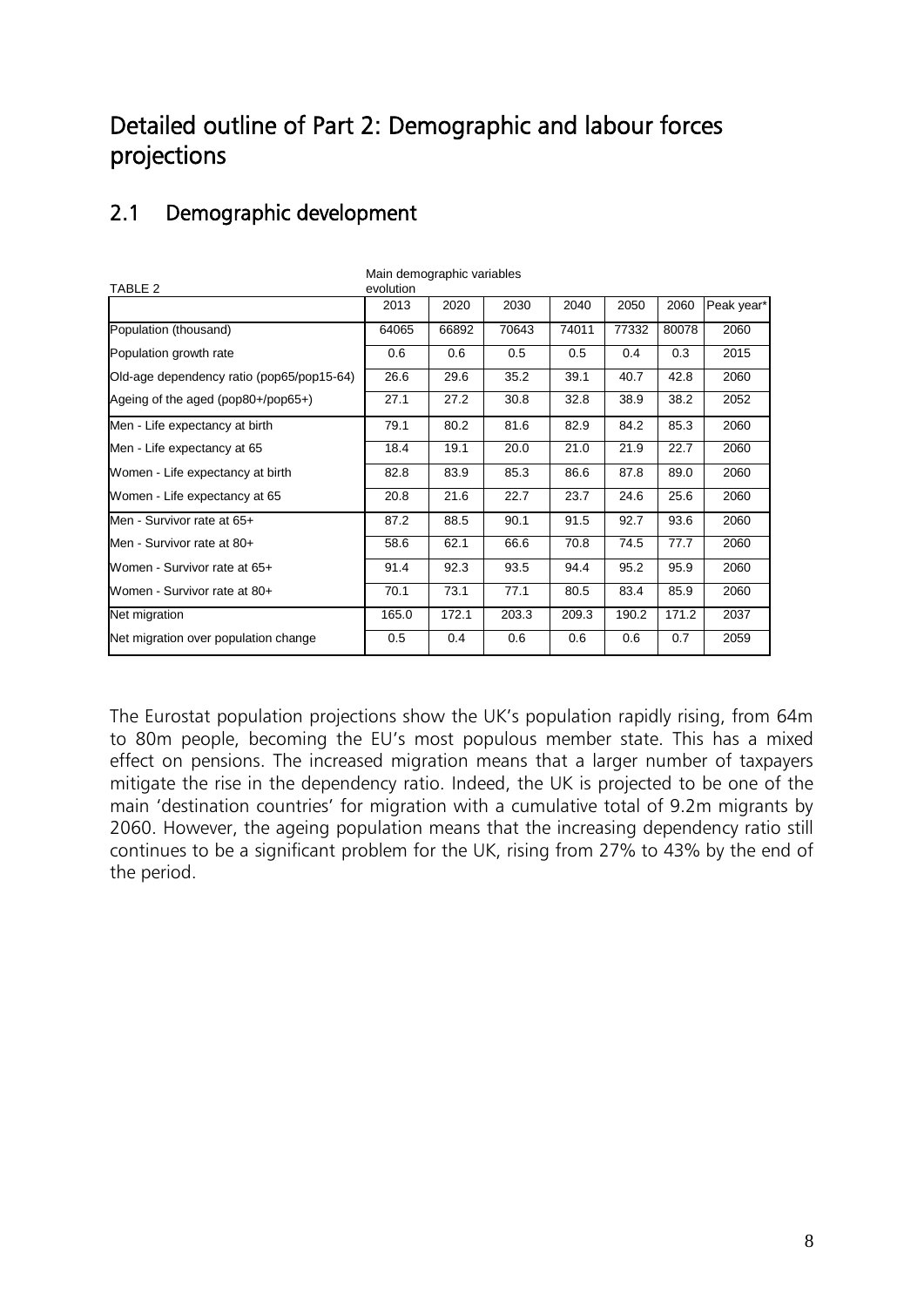

#### **Graph 1: Age pyramid comparison: 2013 vs 2060**

#### Participation rate, employment rate and share of workers for the age

| TABLE 3                                                  | groups 55-64 and 65-74 |      |      |      |      |      |            |  |  |
|----------------------------------------------------------|------------------------|------|------|------|------|------|------------|--|--|
|                                                          | 2013                   | 2020 | 2030 | 2040 | 2050 | 2060 | Peak year* |  |  |
| Labour force participation rate 55-64                    | 62.9                   | 66.5 | 68.6 | 72.2 | 73.2 | 73.3 | 2060       |  |  |
| Employment rate for workers aged 55-64                   | 59.9                   | 63.8 | 66.0 | 69.6 | 70.5 | 70.6 | 2060       |  |  |
| Share of workers aged 55-64 on the labour<br>force 55-64 | 95.2                   | 95.9 | 96.2 | 96.3 | 96.3 | 96.3 | 2039       |  |  |
| Labour force participation rate 65-74                    | 15.9                   | 14.3 | 16.3 | 19.0 | 22.6 | 22.2 | 2051       |  |  |
| Employment rate for workers aged 65-74                   | 15.5                   | 14.0 | 16.0 | 18.7 | 22.2 | 21.8 | 2051       |  |  |
| Share of workers aged 65-74 on the labour<br>force 65-74 | 97.8                   | 98.1 | 98.2 | 98.3 | 98.3 | 98.3 | 2040       |  |  |
| Median age of the labour force                           | 40.0                   | 40.0 | 40.0 | 40.0 | 40.0 | 40.0 | 2013       |  |  |

#### Labour market entry age, exit age and expected

| TABLE 4a                                                    | $ \frac{1}{2}$ $\frac{1}{2}$ $\frac{1}{2}$ $\frac{1}{2}$ $\frac{1}{2}$ $\frac{1}{2}$ $\frac{1}{2}$ $\frac{1}{2}$ $\frac{1}{2}$ $\frac{1}{2}$ $\frac{1}{2}$ $\frac{1}{2}$ $\frac{1}{2}$ $\frac{1}{2}$ $\frac{1}{2}$ $\frac{1}{2}$ $\frac{1}{2}$ $\frac{1}{2}$ $\frac{1}{2}$ $\frac{1}{2}$ $\frac{1}{2}$ $\frac{1}{2$<br>duration of life spent at retirement - MEN |      |      |      |      |      |      |  |
|-------------------------------------------------------------|-------------------------------------------------------------------------------------------------------------------------------------------------------------------------------------------------------------------------------------------------------------------------------------------------------------------------------------------------------------------|------|------|------|------|------|------|--|
|                                                             | 2013                                                                                                                                                                                                                                                                                                                                                              | 2020 | 2030 | 2040 | 2050 | 2060 | Peak |  |
|                                                             |                                                                                                                                                                                                                                                                                                                                                                   |      |      |      |      |      | year |  |
| Average effective entry age (CSM) (I)                       | 20.3                                                                                                                                                                                                                                                                                                                                                              | 19.8 | 19.8 | 19.8 | 19.8 | 19.8 | 2013 |  |
| Average effective exit age (CSM) (II)                       | 66.4                                                                                                                                                                                                                                                                                                                                                              | 64.9 | 64.9 | 65.6 | 65.8 | 65.8 | 2013 |  |
| Average effective working career<br>(CSM)<br>$(11)$ - $(1)$ | 46.1                                                                                                                                                                                                                                                                                                                                                              | 45.1 | 45.1 | 45.8 | 46.1 | 46.1 | 2013 |  |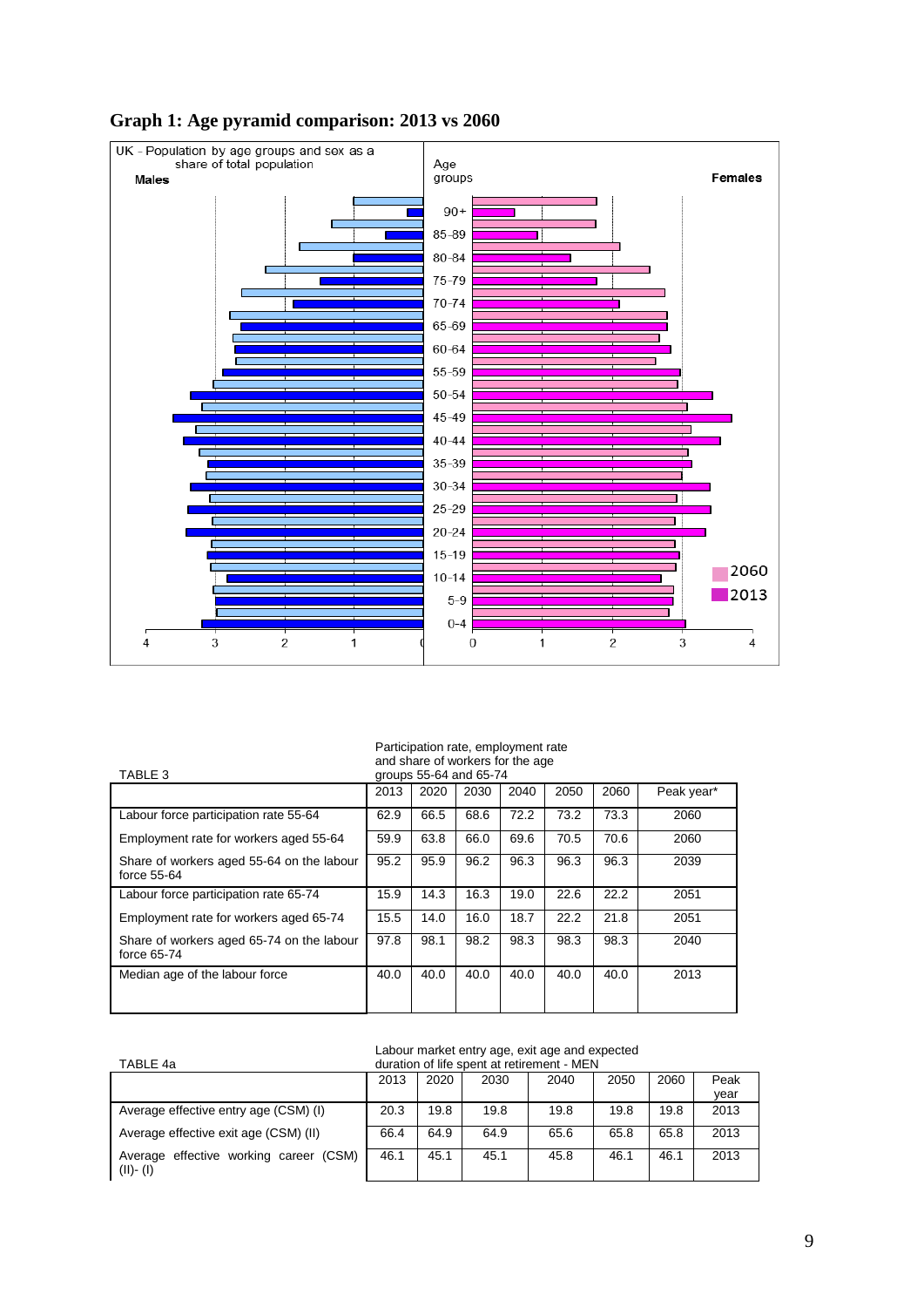| Duration of retirement                                           | 17.6 | 19.1 | 20.0 | 20.1 | 21.0 | 21.8 | 2059 |
|------------------------------------------------------------------|------|------|------|------|------|------|------|
| retirement/average<br>working<br>Οf<br><b>Duration</b><br>career | 38.1 | 42.3 | 44.3 | 43.8 | 45.6 | 47.3 | 2059 |
| Percentage of adult life spent at retirement                     | 26.7 | 28.9 | 29.9 | 29.7 | 30.5 | 31.3 | 2059 |
| Early/late exit                                                  | 0.9  | 1.6  | 1.3  | 1.4  | 1.3  | 1.5  | 2015 |

|  |  |  |  | Labour market entry age, exit age and expected |
|--|--|--|--|------------------------------------------------|
|  |  |  |  | .                                              |

|                                                          | Labour market entry age, exit age and expected |      |      |                                              |      |      |      |  |  |
|----------------------------------------------------------|------------------------------------------------|------|------|----------------------------------------------|------|------|------|--|--|
| TABLE 4b                                                 |                                                |      |      | duration of life spent at retirement - WOMEN |      |      |      |  |  |
|                                                          | 2013                                           | 2020 | 2030 | 2040                                         | 2050 | 2060 | Peak |  |  |
|                                                          |                                                |      |      |                                              |      |      | year |  |  |
| Average effective entry age (CSM) (I)                    | 21.8                                           | 21.3 | 21.3 | 21.3                                         | 21.3 | 21.3 | 2013 |  |  |
| Average effective exit age (CSM) (II)                    | 65.5                                           | 64.2 | 65.2 | 65.8                                         | 65.8 | 65.8 | 2038 |  |  |
| Average effective working career (CSM)<br>$(II)$ - $(I)$ | 43.7                                           | 42.9 | 43.9 | 44.5                                         | 44.5 | 44.5 | 2038 |  |  |
| Duration of retirement                                   | 20.0                                           | 22.5 | 22.7 | 22.8                                         | 23.7 | 24.6 | 2059 |  |  |
| retirement/average<br>working<br>Duration of<br>career   | 45.7                                           | 52.5 | 51.7 | 51.2                                         | 53.3 | 55.3 | 2059 |  |  |
| Percentage of adult life spent at retirement             | 29.6                                           | 32.8 | 32.5 | 32.3                                         | 33.1 | 34.0 | 2059 |  |  |
| Early/late exit                                          | 0.9                                            | 1.9  | 1.5  | 1.1                                          | 1.2  | 1.4  | 2023 |  |  |

The UK has historically had a higher than EU average participation rate in the labour market, and this trend is expected to continue, something which will be helped further by migration. 25-54 year olds' participation rate will increase in the UK by 2.5% across the projection period, compared to an EU average of a 0.6% increase. In 2060, the participation rate among women in the UK will be 80.0% compared to the EU's 75.9%.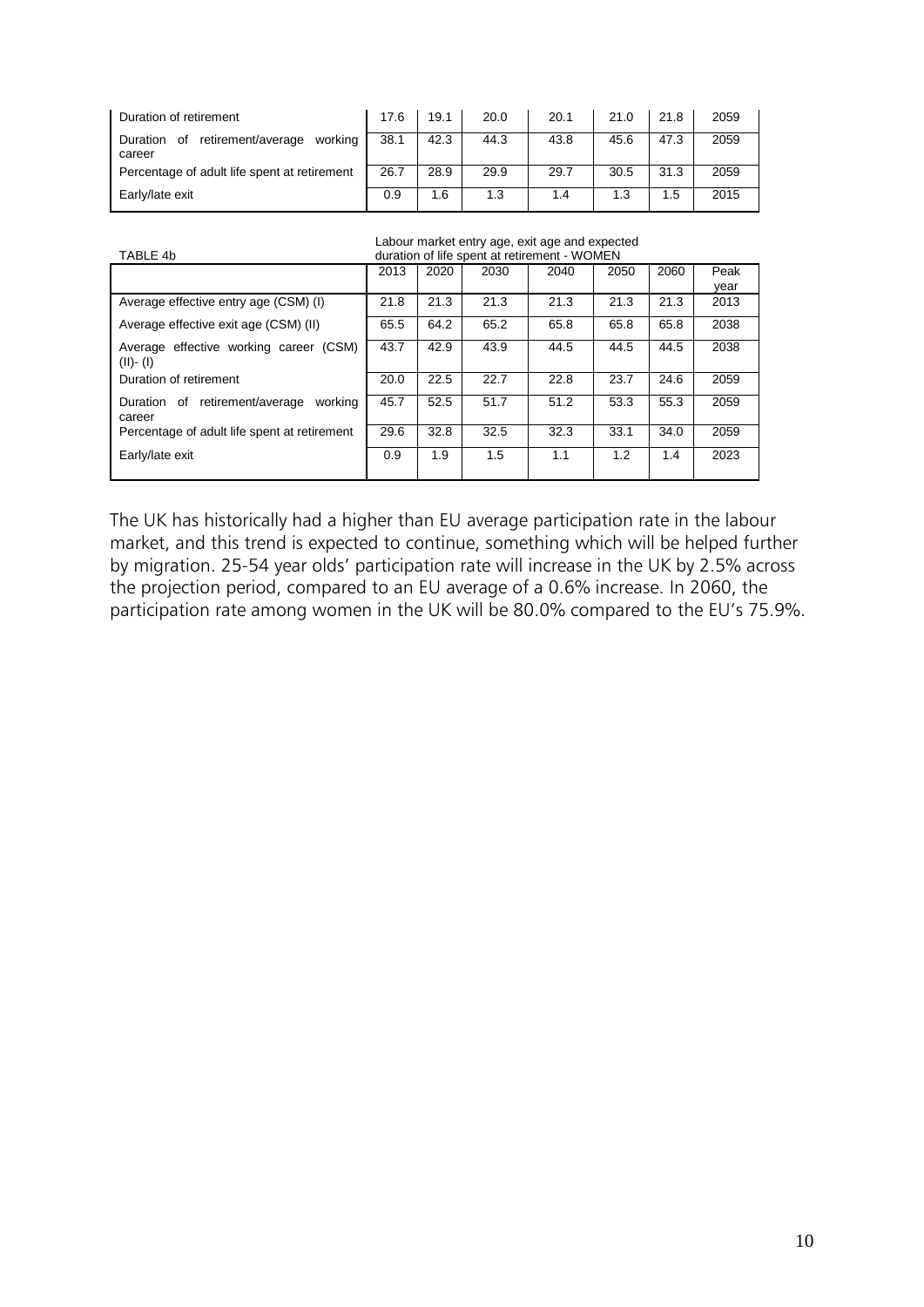# Detailed outline of Part 3: Pension projection results

# 3. Pension projection results

### 3.1 Extent of the coverage of the pension schemes in the projections

These projections of the state pension includes all components of the state pension which were included in the 2012 Ageing Report, namely the State Pension, graduated retirement pension, lump sum payments, additional state pension (state second pension, SERPS), non-contributory pension and pension credit. It also includes the pensioners' winter fuel allowance, a free TV licence for those over £75 and a £10 Christmas bonus paid to those receiving state pensions.

This year we have not included disability benefits for pensioners, as this is not a pension, and seems to be excluded by the guidance this year.

We have not included any projections for PSPSs in our central pension's projection tables, as projections for PSPSs are done by the Government Actuary's Department, whose model is not configured to use the EU macroeconomic assumptions, and therefore PSPSs have not been explicitly modelled. In order, however, to produce comparable projections to the last exercise in 2012, we have calculated approximate projections for the 8 main Public Service Schemes, and these are added to the state pension in order to provide aggregate projections in Section 3.5. Note that the inclusion of all public sector pensions will always be very problematic. There are many pension schemes, such as the BBC or Transport for London, which are only partially government funded, and which are not classed as pension's expenditure. However, these latter pensions are relatively small.

The ESSPROS assumptions below include Public Service Pensions, and hence have higher projected expenditure. Note that we have used a Euro to Sterling conversion rate of 0.84926 (from the 2013 average, taken from the ECB). As the UK works in financial years (beginning April), we have used the uprating index for year Y to provide the uprating for year  $Y+1/Y+2$ . This is because under UK benefit uprating, indices for July and September in 2014 will be used to determine benefit rates in 2015/16. In the output tables, financial years are presented.

| TABLE 5                                                                           | Eurostal (ESSPROS) VS. Ageing Working Group gennition of<br>pension expenditure (% GDP) |      |        |      |      |      |           |      |  |
|-----------------------------------------------------------------------------------|-----------------------------------------------------------------------------------------|------|--------|------|------|------|-----------|------|--|
|                                                                                   | 2005                                                                                    | 2006 | 2007   | 2008 | 2009 | 2010 | 2011      | 2012 |  |
| 1 Eurostat total pension expenditure                                              | 10.6                                                                                    | 10.6 | 10.3   | 10.7 | 11.8 | 11.8 | 11.8      | 12.3 |  |
| 2 Eurostat public pension expenditure                                             | 5.8                                                                                     | 5.7  | 6.3    | 6.5  | 7.2  | 7.1  | 7.0       | 7.2  |  |
| 3 Public pension expenditure (AWG)                                                |                                                                                         |      |        |      | 6.0  | 5.7  | 5.8       | 5.7  |  |
| 4 Difference (2) - (3)                                                            |                                                                                         |      |        |      | 1.2  | 1.4  | 1.2       | 1.5  |  |
| 5 Expenditure categories not considered in<br>the AWG definition, please specify: |                                                                                         |      |        |      |      |      |           |      |  |
| 5.1                                                                               |                                                                                         |      | $\sim$ |      |      |      | ٠         |      |  |
| 5.2                                                                               |                                                                                         |      |        |      |      |      |           |      |  |
| 5.3                                                                               |                                                                                         |      |        |      |      |      | $\bullet$ |      |  |

Eurostat (ESSPROS) vs. Ageing Working Group definition of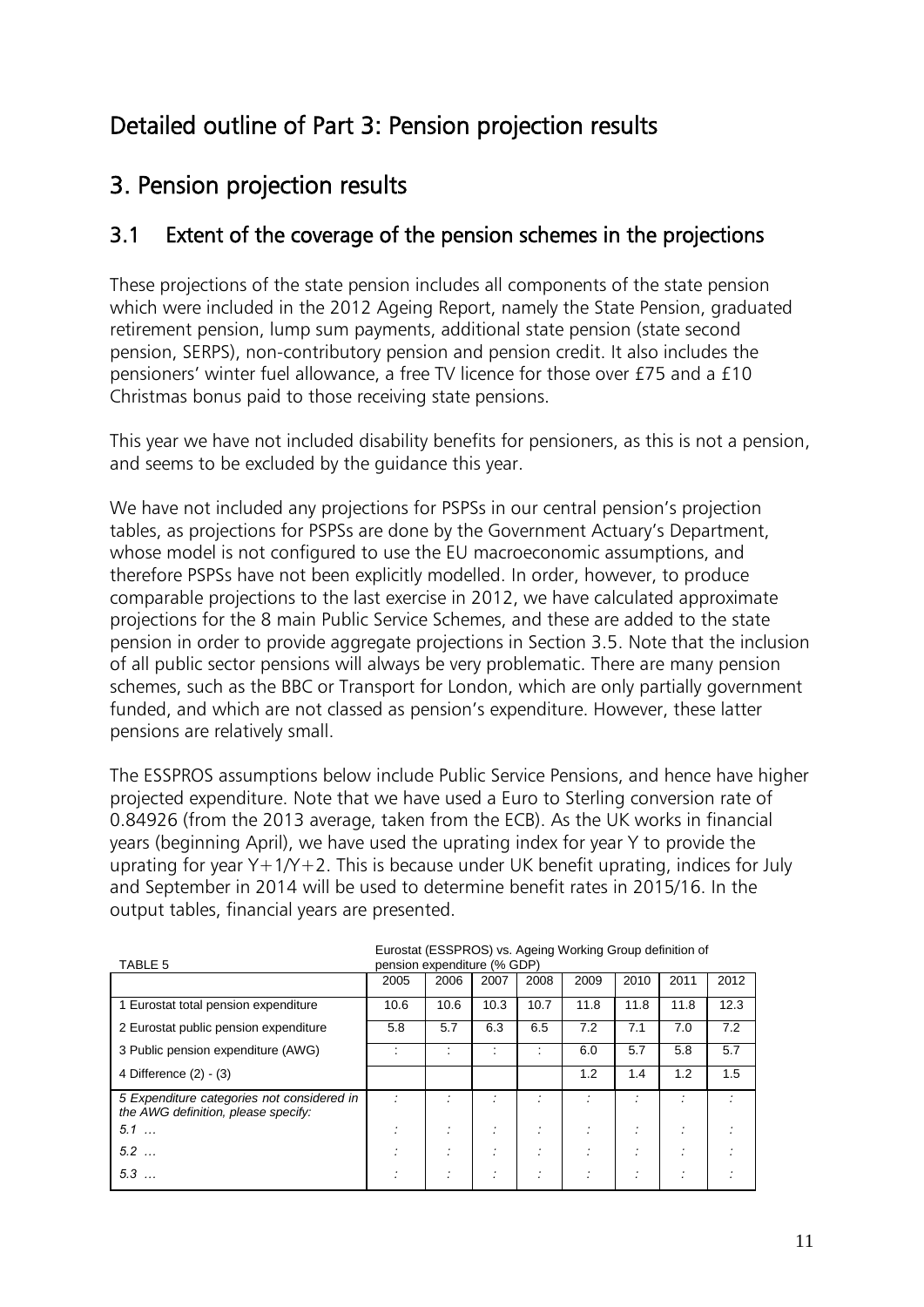## 3.2 Overview of projection results

Under the AWG approach as per Table 6 the pension expenditure for the UK rises between 2013 and 2060, from 5.9% of GDP to 7.1%. This compares well to the domestically produced projections where state pension expenditure peaks at 7.9% of GDP in 2063-64. The Ageing Report projections are shown in the graph below, together with the domestically-produced projects (FSR) plus a sensitivity running the Ageing Report projections plus longevity link and triple lock assumptions:



*Pension expenditure projections as proportion of GDP*

Spending (as a proportion of GDP) levels off between 2010 and 2020 are due the acceleration in female pensions age rises between 2010 and 2018 and a general rise in male and female state pension ages (SPA) between 2018 and 2020. There are further changes in SPA during the projection period as detailed above. At these points, spending levels off whilst the change is taking place.

| TABLE 6                             | Projected gross and net pension spending and contributions (% of<br>GDP) |                    |      |      |      |      |      |      |               |  |
|-------------------------------------|--------------------------------------------------------------------------|--------------------|------|------|------|------|------|------|---------------|--|
|                                     |                                                                          | <b>Expenditure</b> | 2013 | 2020 | 2030 | 2040 | 2050 | 2060 | Peak<br>vear* |  |
| public<br>Gross<br>(excluding PSPS) | pension                                                                  | expenditure        | 5.9  | 5.6  | 6.1  | 6.8  | 6.7  |      | 2060          |  |

| Projected gross public<br>pension spending by<br>scheme (% of GDP)<br>TABLE 7                 |      |      |      |      |      |      |                |  |
|-----------------------------------------------------------------------------------------------|------|------|------|------|------|------|----------------|--|
| <b>Pension scheme</b>                                                                         | 2013 | 2020 | 2030 | 2040 | 2050 | 2060 | Peak<br>year * |  |
| Total public pensions (excluding PSPS)                                                        | 5.9  | 5.6  | 6.1  | 6.8  | 6.7  | 7.1  | 2060           |  |
| of which earnings related:                                                                    |      |      |      |      |      |      |                |  |
| Old age and early pensions                                                                    | 5.3  | 5.1  | 5.8  | 6.5  | 6.4  | 6.8  | 2060           |  |
| of which non-earnings related (including<br>minimum pension and minimum income<br>guarantee): |      |      |      |      |      |      |                |  |
| Old age and early pensions                                                                    | 0.64 | 0.43 | 0.34 | 0.30 | 0.27 | 0.28 | 2013           |  |

12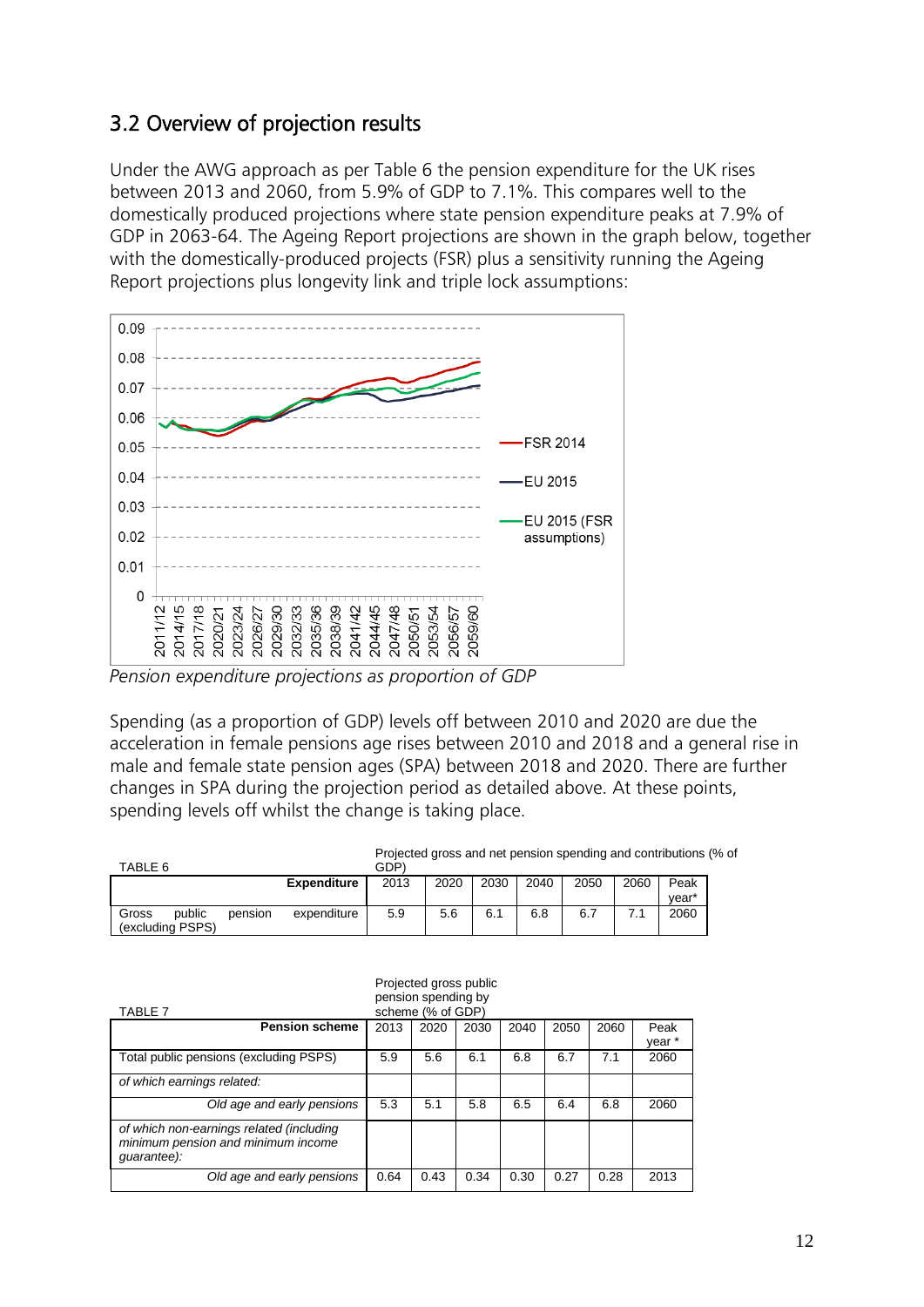### 3.3 Main driving forces behind the projection results and their implications for main items from a pension questionnaire

| TABLE 8a                              | 2013 and 2000 using pension data (in percentage points of GDF) -<br>pensions |                |             |                |             |                |                             |  |  |
|---------------------------------------|------------------------------------------------------------------------------|----------------|-------------|----------------|-------------|----------------|-----------------------------|--|--|
|                                       | 2013-20                                                                      | $2020 -$<br>30 | 2030-<br>40 | $2040 -$<br>50 | 2050-<br>60 | $2013 -$<br>60 | Average<br>annual<br>change |  |  |
| Public pensions to GDP                | $-0.4$                                                                       | 0.5            | 0.7         | $-0.1$         | 0.4         | 1.2            | 0.029                       |  |  |
| Dependency ratio effect               | 0.6                                                                          | 1.1            | 0.7         | 0.2            | 0.4         | 3.0            | 0.064                       |  |  |
| Coverage ratio effect                 | $-0.7$                                                                       | $-0.4$         | 0.2         | $-0.3$         | 0.1         | $-1.2$         | $-0.028$                    |  |  |
| Cohort effect*                        | $-0.1$                                                                       | $-1.2$         | $-0.7$      | $-0.2$         | $-0.6$      | $-2.8$         | -0.063                      |  |  |
| Benefit ratio effect                  | 0.0                                                                          | 0.0            | 0.0         | 0.0            | 0.0         | 0.0            | 0.006                       |  |  |
| Labour Market/Labour intensity effect | $-0.1$                                                                       | $-0.1$         | $-0.1$      | $-0.1$         | 0.0         | $-0.5$         | $-0.012$                    |  |  |
| Employment ratio effect               | $-0.1$                                                                       | $-0.1$         | $-0.1$      | 0.0            | 0.0         | $-0.4$         | $-0.009$                    |  |  |
| Labour intensity effect               | 0.0                                                                          | 0.0            | 0.0         | 0.0            | 0.0         | 0.0            | 0.000                       |  |  |
| Career shift effect                   | 0.0                                                                          | 0.0            | 0.0         | 0.0            | 0.0         | $-0.1$         | -0.003                      |  |  |
| Residual                              | 0.0                                                                          | 0.0            | 0.0         | 0.0            | 0.0         | $-0.1$         | $-0.001$                    |  |  |

Factors behind the change in public pension expenditures between 2013 and 2060 using pension data (in percentage points of GDP) -

Note that only a single table 8 is provided here. Since only the state pension is being modelled, and since it is a universal pension, the number of pensioners and pensions is, by definition, equal.

#### TABLE 9

|                    | 2013 | 2020 | 2030         | 2040 | 2050 | 2060 |
|--------------------|------|------|--------------|------|------|------|
| Public scheme (BR) | 26.5 | 26.8 | 27 O<br>27.U | 26.9 | 26.9 | 26.9 |

| TABLE 10                                          | ratio   |         |         |         |         |         |
|---------------------------------------------------|---------|---------|---------|---------|---------|---------|
|                                                   | 2013    | 2020    | 2030    | 2040    | 2050    | 2060    |
| Number of pensioners (thousand) (I)               | 13124.5 | 12873.5 | 14508.7 | 17036.1 | 17405.9 | 18893.6 |
| Employment (thousand) (II)                        | 30273.9 | 31468.1 | 32538.7 | 34245.4 | 35607.4 | 36504.4 |
| Pension System Dependency Ratio (SDR)<br>(I)/(II) | 43.4    | 40.9    | 44.6    | 49.7    | 48.9    | 51.8    |
| Number of people aged 65+ (thousand) (III)        | 11106.6 | 12485.4 | 15112.6 | 17276.0 | 18505.1 | 19864.3 |
| Working age population 15 - 64 (thousand)<br>(IV) | 41678.0 | 42110.9 | 42952.0 | 44139.3 | 45446.4 | 46461.4 |
| Old-age Dependency Ratio (ODR) (III)/(IV)         | 26.6    | 29.6    | 35.2    | 39.1    | 40.7    | 42.8    |
| System efficiency (SDR/ODR)                       | 1.6     | 1.6     | 1.6     | 1.6     | 1.6     | 1.6     |

#### System dependency ratio and old-age dependency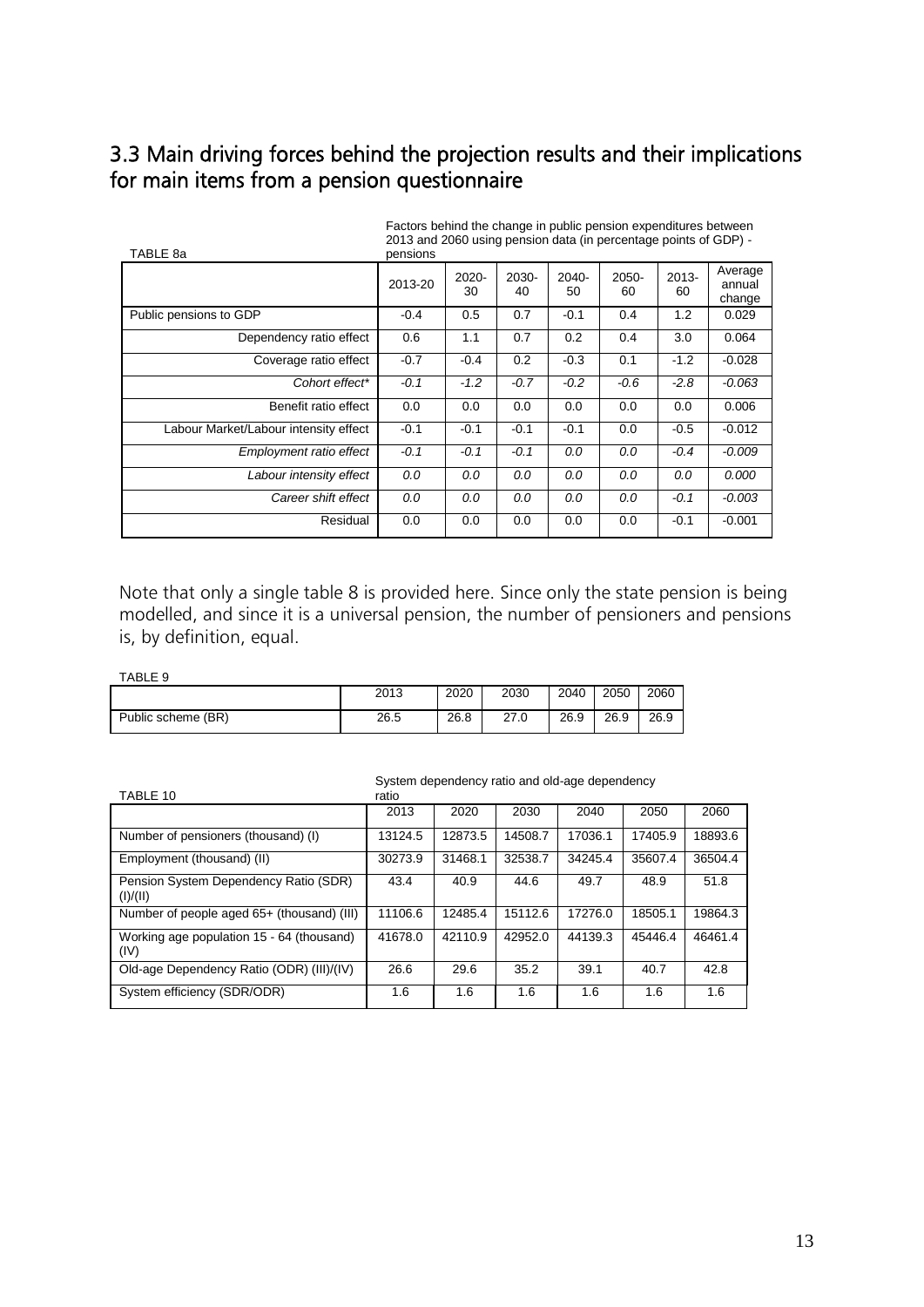### 3.4 Sensitivity testing

The UK have also produced the same projections for each of the sensitivities requested:

- Budgetary Projection: Dynamic retirement age scenario
- Budgetary Projection: Higher employment rate scenario
- Budgetary Projection: Higher labour productivity scenario
- Budgetary Projection: Higher life expectancy scenario
- Budgetary Projection: Higher PR/ER older workers scenario
- Budgetary Projection: Lower migration scenario
- Budgetary Projection: Lower labour productivity scenario
- **•** Budgetary Projection: TFP risk scenario

In all these scenarios, UK scenario modelling has been limited to changing the inputs detailed below:

- $\bullet$  CPI
- earnings growth (calculated as the product of growth in the GDP deflator and labour productivity)
- triple lock (highest of CPI inflation, average earnings growth or a 2.5% underpin. We project this over the long term (from 2021/22 onwards) as being worth an extra 0.3 percentage points over and above nominal earnings growth).
- GDP deflator
- cash GDP
- average gross wage (for the benefit ratio calculation)
- populations (by age and gender)

Any other inputs/ factors have been left static. For example, the UK State Pension age has not been altered, other than described in the four baseline variants as described above. So, only two State Pension age structures are modelled, the Pensions Act 2014 ages; and the ages implied by the current Office for National Statistics low-migration population projections set against the longevity link principle.

The UK has not adjusted the rate of claiming of means tested benefits (as perhaps expected by "Budgetary Projection: Higher PR/ER older workers scenario").

It has not been possible to update the labour market or State Pension age impacts to the model with the resources available.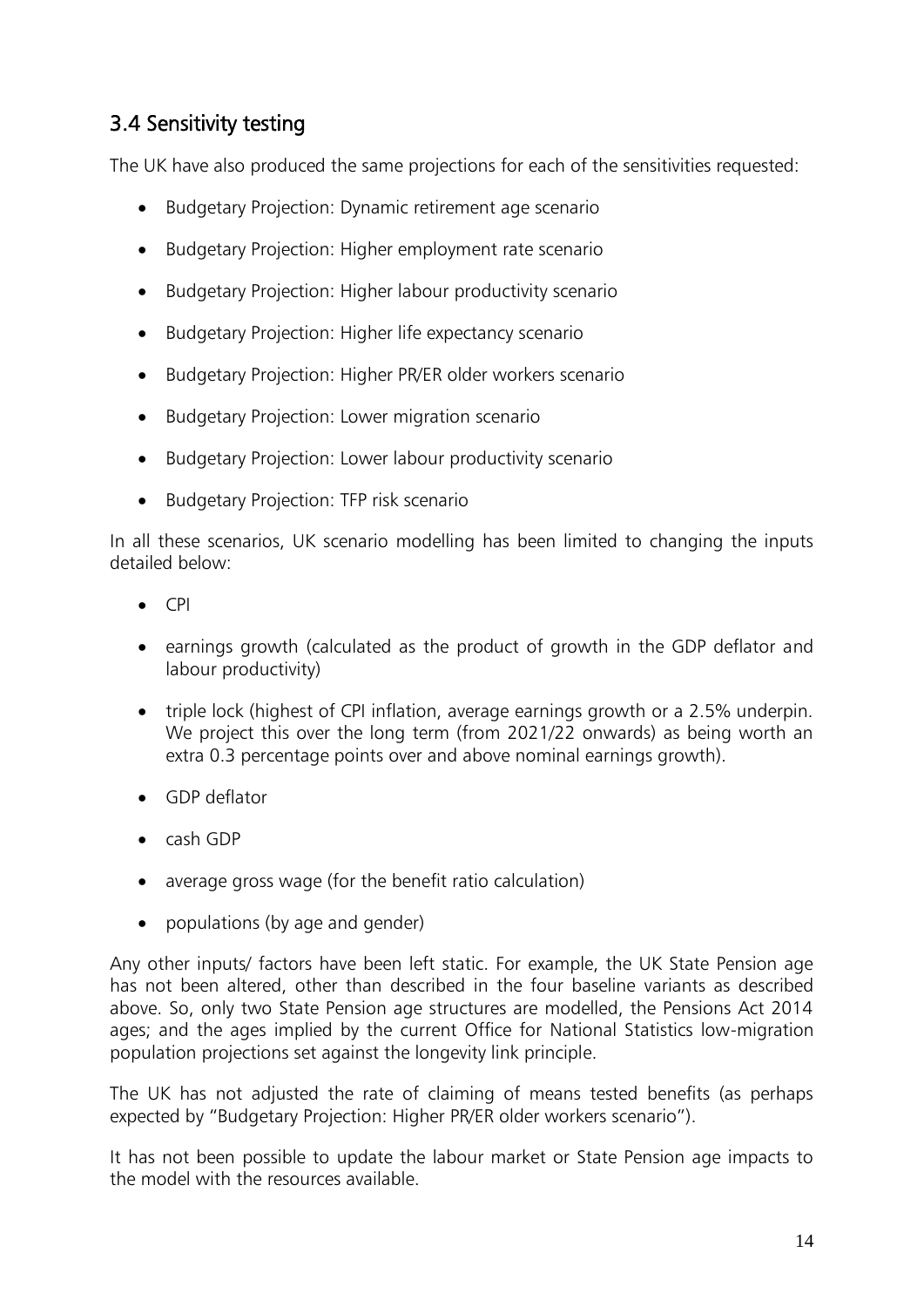| TABLE15                                                                    | <b>I</b> abilo and total ponoion oxponantare andor allionoin occitance<br>(p.p. deviation from the baseline) |        |        |        |        |        |  |
|----------------------------------------------------------------------------|--------------------------------------------------------------------------------------------------------------|--------|--------|--------|--------|--------|--|
|                                                                            | 2013                                                                                                         | 2020   | 2030   | 2040   | 2050   | 2060   |  |
| <b>Public Pension Expenditure</b>                                          |                                                                                                              |        |        |        |        |        |  |
| <b>Baseline</b>                                                            | 5.9                                                                                                          | 5.6    | 6.1    | 6.8    | 6.7    | 7.1    |  |
| Higher life expectancy (2 extra years)                                     | 0.0                                                                                                          | 0.0    | 0.1    | 0.2    | 0.3    | 0.5    |  |
| Higher lab. productivity (+0.25 pp.)                                       | 0.0                                                                                                          | 0.0    | 0.0    | 0.0    | 0.0    | 0.0    |  |
| Lower lab. productivity (-0.25 pp.)                                        | 0.0                                                                                                          | 0.0    | 0.0    | 0.0    | 0.0    | 0.0    |  |
| Higher emp. rate $(+2$ pp.)                                                | 0.0                                                                                                          | $-0.1$ | $-0.1$ | $-0.2$ | $-0.1$ | $-0.2$ |  |
| Higher emp. of older workers (+10 pp.)                                     | 0.0                                                                                                          | $-0.1$ | $-0.3$ | $-0.3$ | $-0.3$ | $-0.3$ |  |
| Lower migration (-20%)                                                     | 0.0                                                                                                          | 0.0    | 0.1    | 0.1    | 0.2    | 0.2    |  |
| Risk scenario                                                              | 0.0                                                                                                          | 0.0    | 0.0    | 0.0    | 0.0    | 0.0    |  |
| Policy scenario: linking retirement age to<br>increases in life expectancy | 0.0                                                                                                          | 0.0    | $-0.1$ | $-0.2$ | $-0.3$ | $-0.4$ |  |

Public and total pension expenditure under different scenarios

Although many of the inputs in the model cannot be flexed, which can make it difficult to carry out sensitivity testing, we can make the following observations:

As life expectancy increases and entitlement periods lengthen pension expenditure also increases. Compared to the baseline scenario, the higher life expectancy scenario therefore also shows higher total pension spending.

Higher labour productivity has no impact on the projection results. While pension expenditure increases as state pensions are indexed in line with earnings, GDP also increases. As share of GDP, therefore, total pension expenditure under this scenario is unchanged relatively to the baseline projection.

In the higher employment rates of all workers scenarios based on higher employment rates, public pension expenditure is slightly below the baseline projections, but the difference is small.

In the lower migration scenario, pensi*o*n spending is higher than in the baseline, due to a lower working age population driving up the dependency ratio.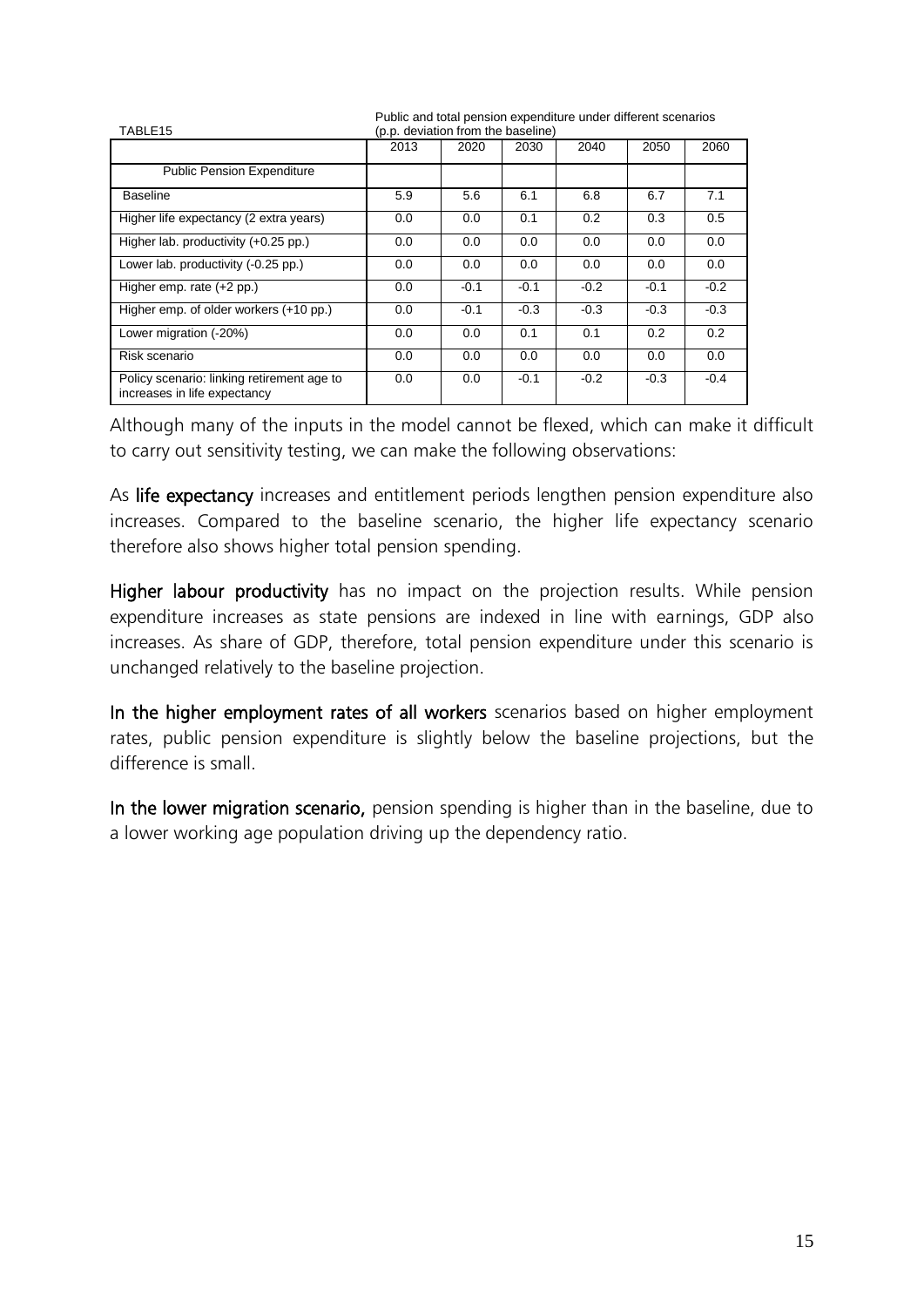## 3.5 Projections including Public Sector Pensions

Although the central projections did not include public sector pensions, as requested by the Commission we have included in this section the aggregate public pensions expenditure including Public Service Pensions projections, in order to provide a comparison with previous years.

| TABLE 6 PSPS                     | Projected gross and net pension<br>spending and contributions (% of<br>GDP) |      |      |      |      |      |      |            |
|----------------------------------|-----------------------------------------------------------------------------|------|------|------|------|------|------|------------|
|                                  | <b>Expenditure</b>                                                          | 2013 | 2020 | 2030 | 2040 | 2050 | 2060 | Peak year* |
| <b>PSP Expenditure</b>           |                                                                             | 2.2  | 2.2  | 2.3  | 2.1  | 2.0  | 1.8  | 2039       |
| <b>State Pension Expenditure</b> |                                                                             | 5.9  | 5.6  | 6.1  | 6.8  | 6.7  | 7.1  | 2026       |
| <b>Total Pension Expenditure</b> |                                                                             | 8.1  | 7.8  | 8.4  | 8.9  | 8.6  | 8.9  | 2039       |

## 3.6 Description of the changes in comparison with the 2006, 2009 and 2012 projections

TABLE 16 PSPS Public pensions to GDP **Dependency** ratio Coverage ratio **Employment** effect Benefit ratio Labour intensity Residual (incl. Interaction effect) 2006 \* 1.89 4.66 0.00 -0.13 0.00 : -2.64 2009 \*\* 2.70 4.25 -1.43 -0.29 0.51 : -0.34 2012 \*\*\* 1.50 4.13 -1.85 -0.32 -0.10 0.01 -0.37 2015\*\*\*\* 0.77 4.09 -1.67 -0.51 -0.77 0.00 -0.36

\* 2004-2050; \*\* 2007 2060; \*\*\* 2010-2060; \*\*\*\* 2013-2060

Note that Table 16PSPS, just like Table 6PSPS above, includes Public Service Pensions to provide a fair comparison.

The projections for Ageing Report 2015, whilst fairly similar both to the projections in the Fiscal Sustainability Report (FSR) 2014 and to the Ageing Report 2012, do have some differences.

The Ageing Report 2015 projects spending to be at 7.1% of GDP at the end of the period, whereas the Fiscal Sustainability Report 2014 projects pensions spending to be at 7.9%. Since no major state pensions reforms were enacted between the publication of these reports, the differences are down to two classes of assumptions: constant policy assumptions, and the EU macroeconomic assumptions, with most of the difference explained by the former.

In the FSR 2014, in line with the OBR's definition of constant policy, the 'longevity link' and 'triple lock' were both assumed. However, as explained in Section 1.3 of the fiche, neither were assumed in these projections due to the Ageing Working Group's more stringent definition of constant policy. Excluding the longevity link has a detrimental effect on fiscal sustainability in these projections, as the State Pension Age is not increased by as much, by the end of the period. However, excluding the triple lock has a much more pronounced effect in the opposite direction, since pensions spending is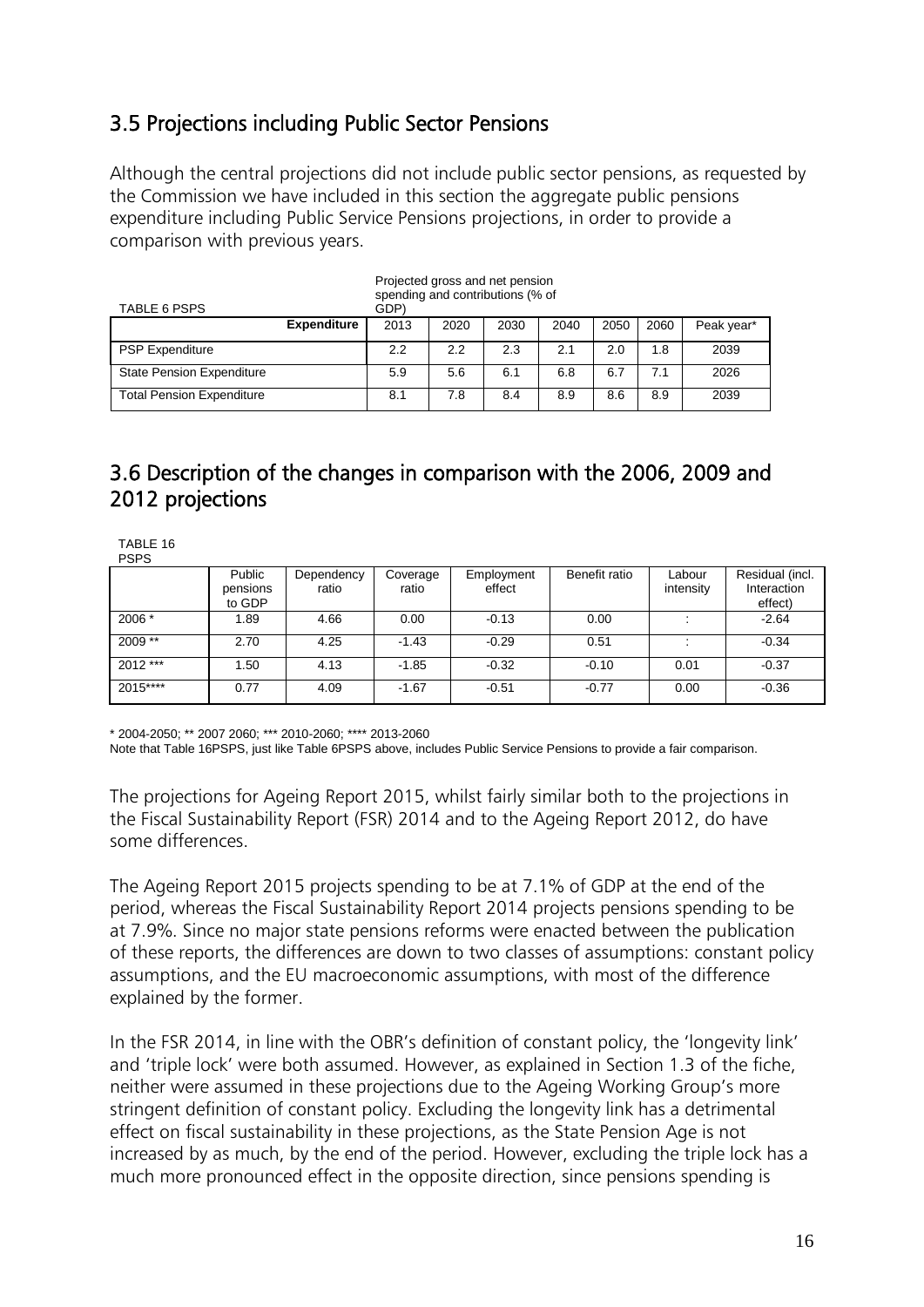indexed by a much lower index, thus the overall effect of these assumptions changes is to result in a more sustainable pathway. The graph below shows the effects of these assumptions:



*Pension expenditure projections as proportion of GDP*

As can be seen, the addition of these two assumptions explains the bulk of the difference between FSR2014 and AR15. The remaining difference is attributable to different EU macroeconomic assumptions on migration, nominal GDP, and earnings growth.

The difference between Ageing Report 2015 and the previous Ageing Report 2012, can be explained through the effects of the introduction of the Single State pension. As discussed earlier, this will have the long-term effect of making the overall system more sustainable, as over time, new workers will be unable to enrol on the additional pension scheme. As the graph below shows, this results in a rapid divergence between the two sets of projections after 2040, which explains the differences between the two reports:

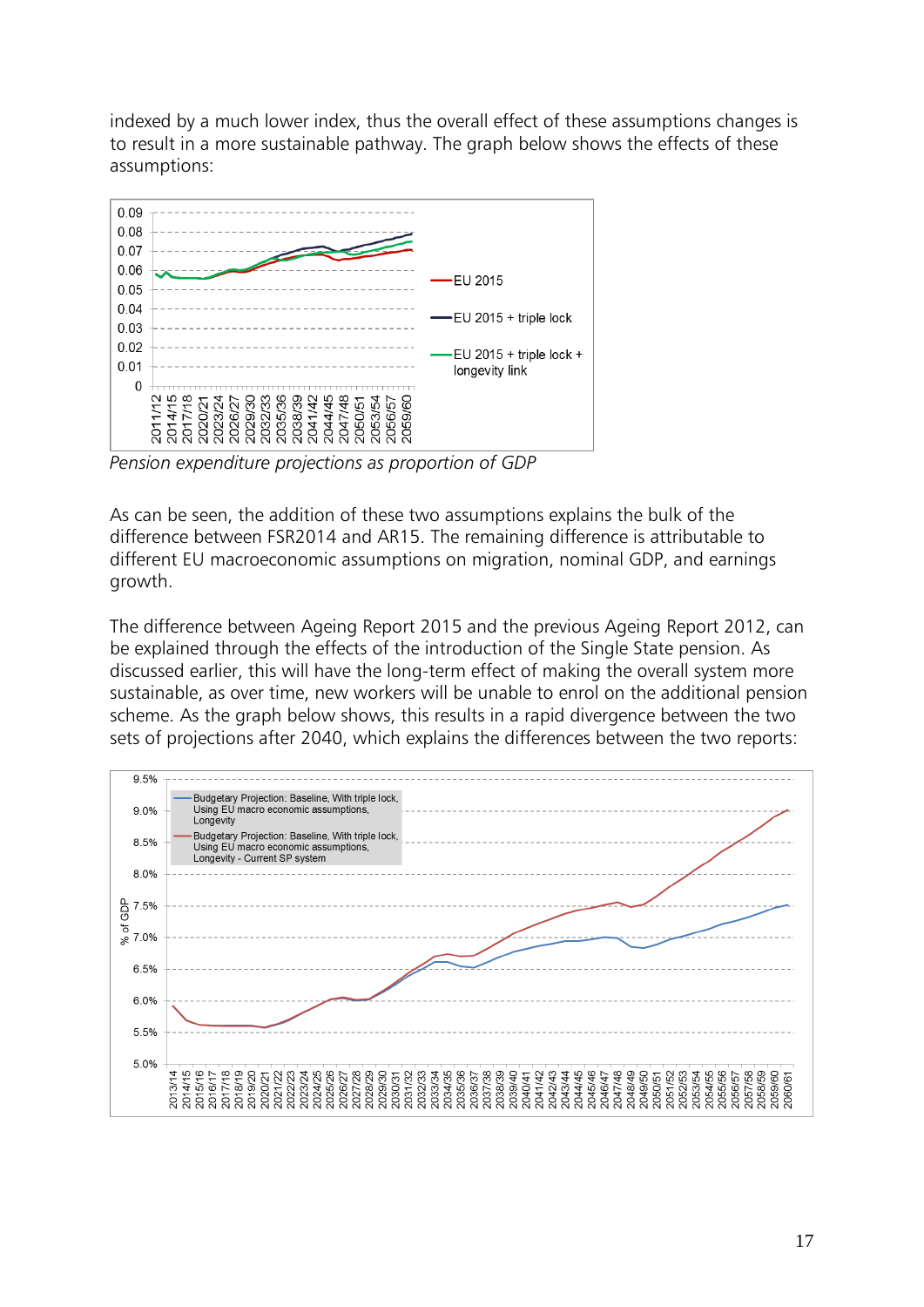Thus the difference between AR15 and FSR14 can be said to be primarily due to assumptions, whereas the difference between AR15 and AR12 is primarily attributable to the effect of the reform of the single state pension.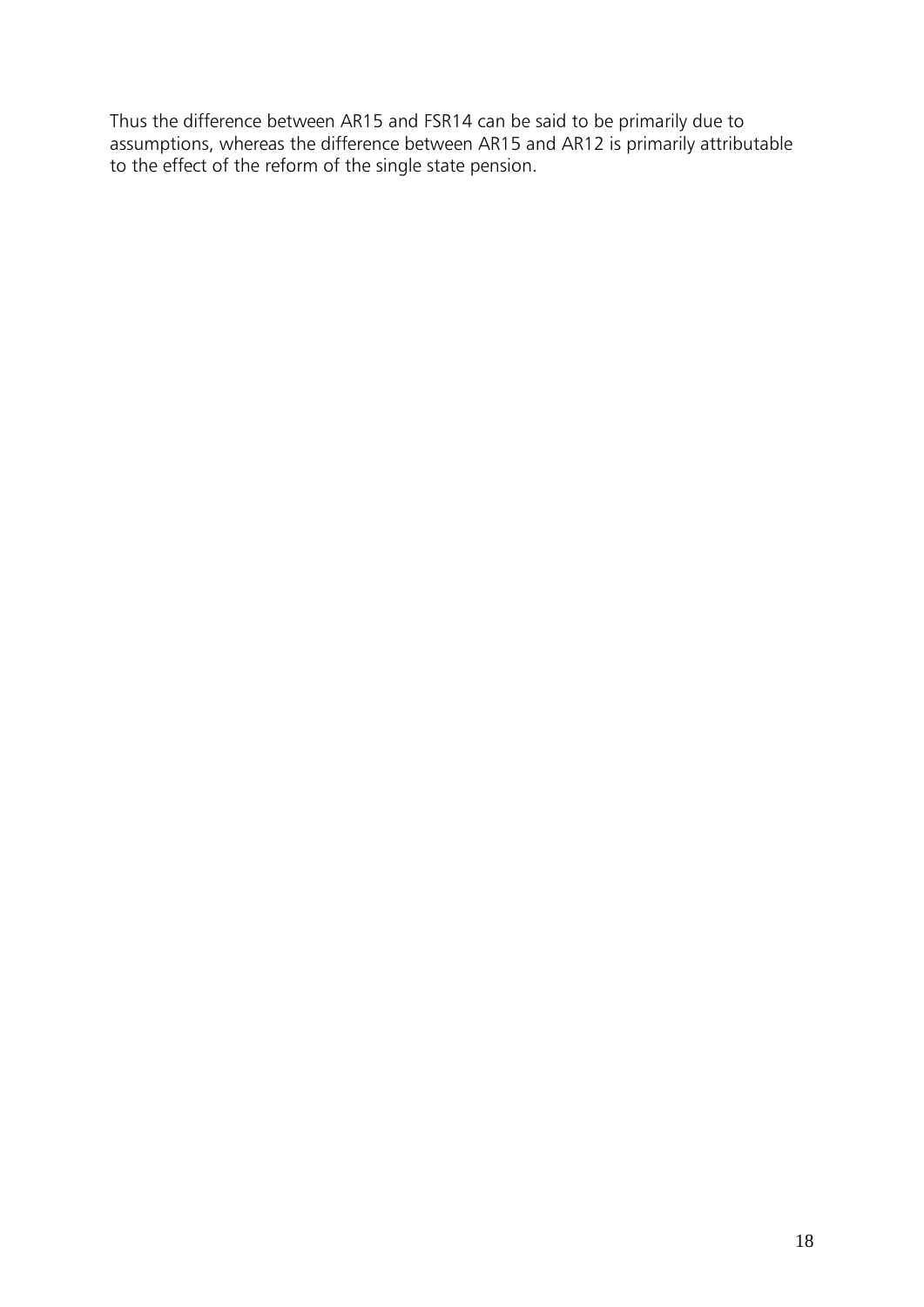# 4. Description of the pension projection model and its base data

### 4.1 Institutional context in which those projections are made

These projections are run by the Department for Work and Pensions (DWP). The models used are principally for the provision of long-term pensioner benefit expenditure to the UK Office for Budget Responsibility. These are published annually in the Fiscal Sustainability Report [\(http://budgetresponsibility.org.uk/fiscal-sustainability-report-july-](http://budgetresponsibility.org.uk/fiscal-sustainability-report-july-2014/)[2014/\)](http://budgetresponsibility.org.uk/fiscal-sustainability-report-july-2014/) and on the DWP website [\(https://www.gov.uk/government/statistics/benefit](https://www.gov.uk/government/statistics/benefit-expenditure-and-caseload-tables-2014)[expenditure-and-caseload-tables-2014\)](https://www.gov.uk/government/statistics/benefit-expenditure-and-caseload-tables-2014).

### 4.2 Assumptions and methodologies applied

The projections are made up from a combination of three different models on an aggregate basis. These are then aligned to our medium term model outputs to ensure a smooth transition from the medium term forecasts (up to 2020/21) to the longer term projections.

Within the spreadsheet various adjustments are made to the projections to account for:

- The change from 2010-based population projections to 2012-based projections;
- new State Pension (formerly called Single Tier State Pension). Claims to BSP, Graduated retirement benefit and Additional Pension end after the 2015/16 SPA cohort. Payments of new State Pension are simulated.
- changes in State Pension age (as detailed in the assumptions above)
- economic determinants (using the assumptions sheet provided by EU)

## 4.2.1 Data used to run the model

The models use a wide variety of administrative data collected in the process of assessing and paying DWP benefits; plus managing the National Insurance system in the UK. Some of the models also incorporate survey data from a variety of household surveys. The sources are given in more detail below, against the general description of each model.

### 4.2.2 Reforms incorporated in the model

No reforms have been newly incorporated within the models described below. However, paragraph 1.2 describes the reforms which have been included within the projections by aggregate modelling within the summary spreadsheet.

## 4.2.3 General description of the model(s)

- The type and the structure of the model.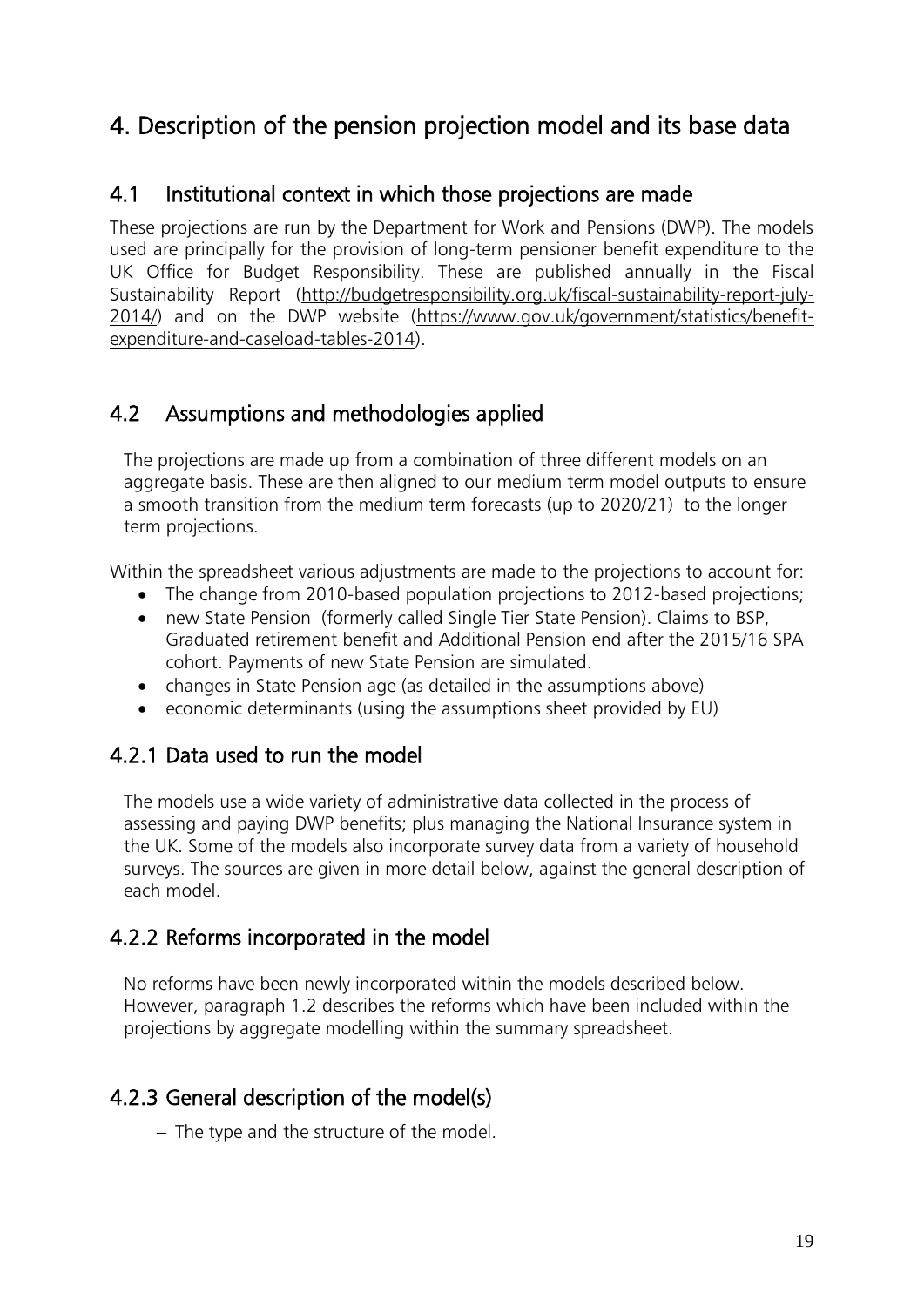- The coverage of the model (if different schemes are modelled separately please describe scheme by scheme).
- Main equations.
- Additional assumptions: expert's judgments needed for modelling the pensioners' behaviour and pension accrual (maturation, indexation…).

### *The BSP model*

### *General description of the model*

- 1. The model is built in SAS and of an aggregate stock flow design. This means that it has inflows and outflows which are used to generate a caseload forecast each year. The caseload forecast is then multiplied by average amounts which creates an expenditure forecast.
- 2. The aggregation in the model is as follows:
	- a. Country of residence GB, non-frozen rate overseas, frozen rate overseas.
	- b. Sex male, female.
	- c. Marital status male, single female, married female, divorced female, widowed female.
	- d. Age 60-125 (women), 65-125 (men).
	- e. Personal entitlement 0%, 0-50%, 50-60%, 60-80%, 80-100%, 100%.
	- f. Category of pension  $A$ , B, D (which combined with marital status and personal entitlement information gives further breakdowns).
- 3. The model aggregation results in 17,550 groups. However many of these groups are not possible, such as anyone with Category D below 80. Many assumptions used in the model are also generated at a higher level. [For example mortality is only considered based on age, sex and country of residence which reduces the number of mortality assumptions to 650.]
- 4. The flow diagram on the following page provides an overview of the major process that occur in the model.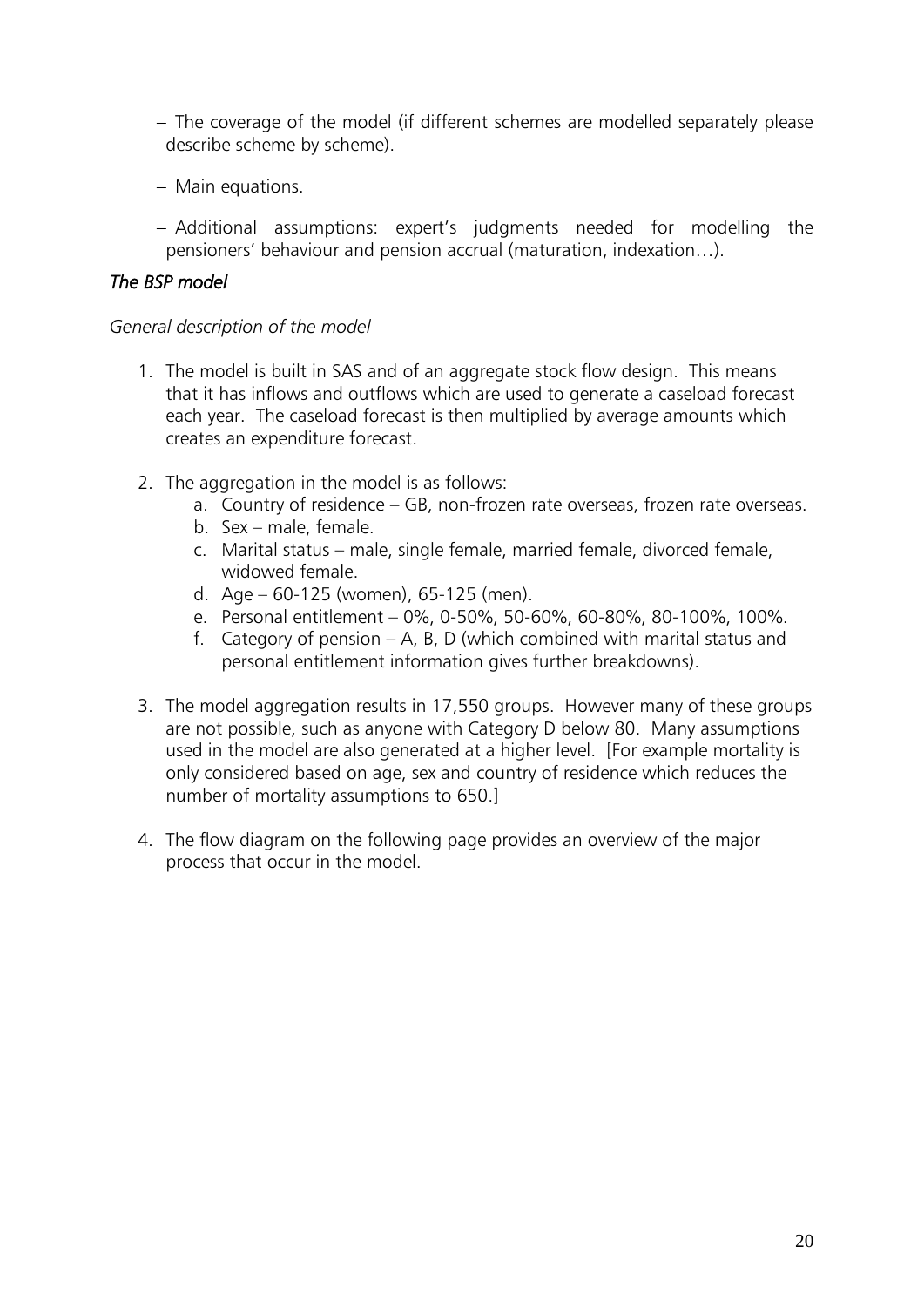

#### *Calculation of inflow numbers*

Cohort numbers

5. Population projections provide numbers expected to reach State Pension age each year. For years where State Pension age changes monthly birth data is used to determine the new totals. This provides the total potential number of inflows which are then split by level of personal entitlement on a cohort basis. The numbers are then adjusted into year of inflow. For GB it is assumed the entire State Pension age cohort will inflow at some point during the year.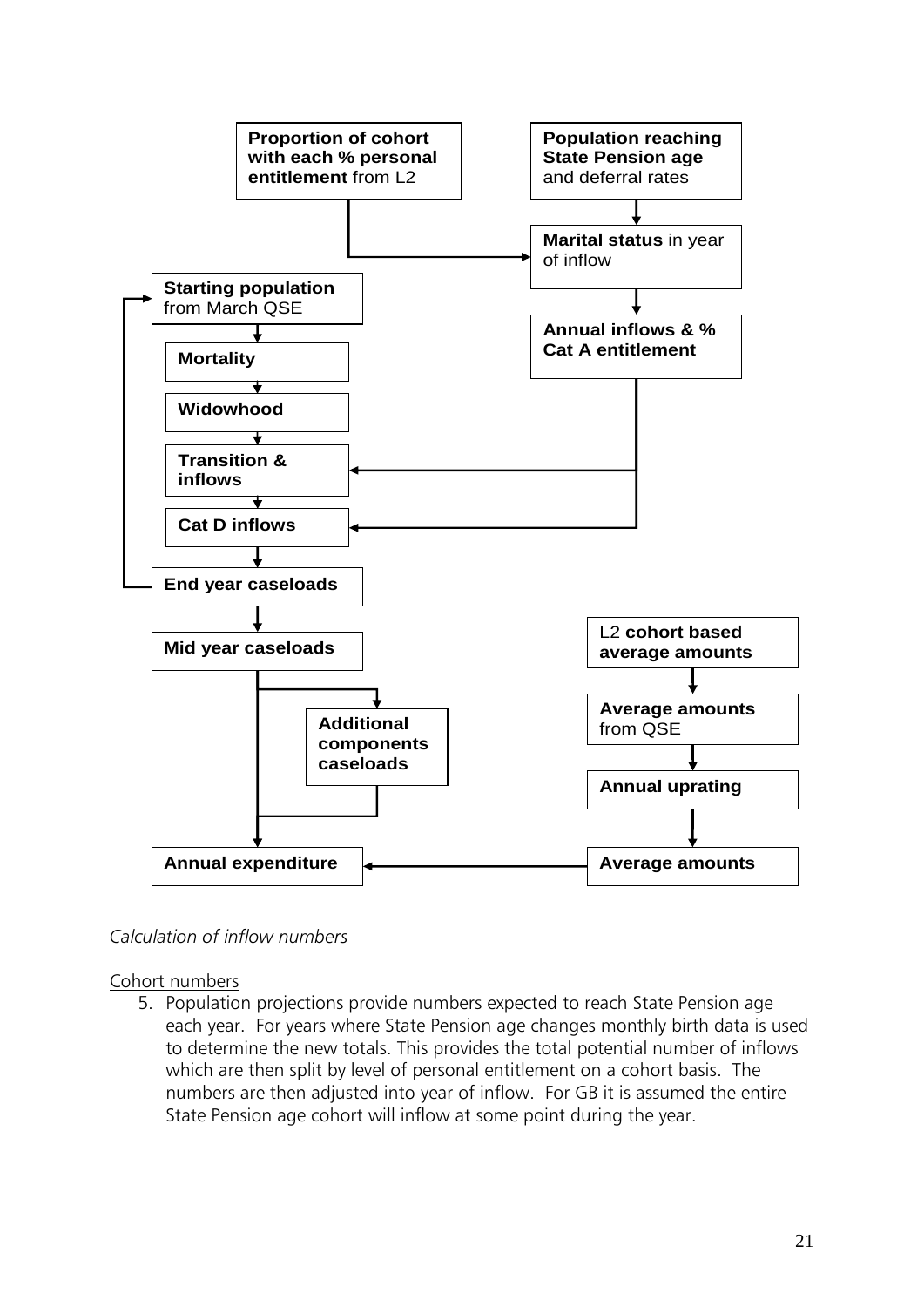6. Overseas inflows are currently based on the growth in the GB population reaching State Pension age. For the 2009/10 State Pension age cohort approximately 12% of the GB numbers from overseas are expected to inflow.

#### Inflows above State Pension age

7. Rates to calculate inflows above State Pension age come from estimates used in the medium term Budget forecasts. These are simplified and extended into the long term. The rates are derived using historic inflow numbers combined with population estimates to predict how many people with unclaimed entitlement are above State Pension age at a given point in time, and when they are expected to inflow in the future.

### Marital status

- 8. Marital status is determined at time of inflow based on age and sex. The numbers inflowing at each age are split by marital status projections. Together with the way widowhood is applied in the model this approach preserves the splits.
- 9. For men, marital status data is not reliable enough be used directly. Instead marital status splits are imposed on the population using figures from the ONS. Where men are can be identified as widowers and they receive a Category B or AB pension they are assigned to the widower population. The remainder of the population is assigned randomly until the correct numbers of people are in both the widower and non-widower groups.

### Marital status and personal entitlement levels

- 10.Personal entitlement levels are not split by marital status. For men it is assumed that entitlement can be applied uniformly across both marital status groups. For women this assumption is less valid, especially under pre-reform rules where single women are much more likely to have a more complete contribution record than married women.
- 11.Personal entitlement is calculated using both pre and post reforms for all individuals. This is merged with the recently retired population making use of the marital status flag there. This allows conditional probabilities to be created that inform the likelihood of someone being in each personal entitlement group given the total number people in each marital status group, and also the total number of people from those groups in each personal entitlement group.
- 12.As proportions in each personal entitlement group change for each cohort, and proportions in each marital status group change based on age and year of inflow, the respective numbers with each marital status in a given personal entitlement group change. This does not affect the overall numbers who inflow with each level of personal entitlement, nor the total number from each marital status group.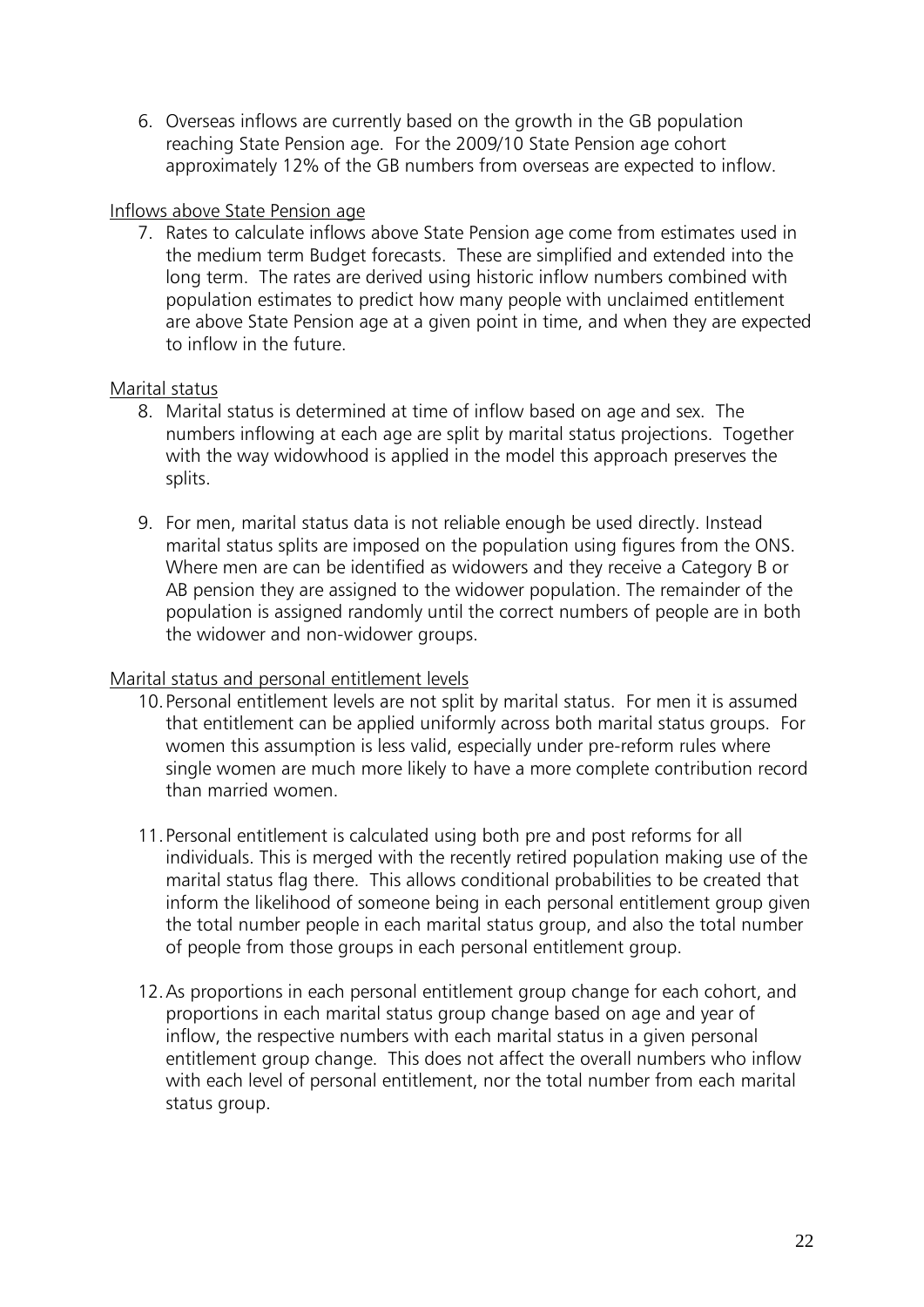#### Mortality

13.Mortality rates come from the population projections split by sex and single year of age. The same rates are used for GB and overseas claimants, and are not adjusted for level of personal entitlement or marital status.

#### *Average amounts*

- 14.In addition to the inflow figures, the model uses a number of average amounts to produce overall projections. The average amounts forecasts are calculated separately to the caseload forecast. It has the same aggregation as the caseload forecast so that average amounts can be applied directly to mid-year caseload to generate expenditure. The main calculations are:
	- a. Mean proportion of the standard rate at State Pension age average amounts for each pension group in the model are combined with the full rate of Basic State Pension payable each year to convert the average amounts into mean proportions of the standard rate. This allows year on year averages to be compared.
	- b. Mean proportion of the standard rate above State Pension age Above State Pension age future mean proportions are driven by applying observed year on year changes to preserve cohort effects.

#### *Additional components*

- 15.Three types of transitions (i.e. a change in entitlement) are modelled: less than 60% Category to Category D for those 80 or above; less than 100% Category A or zero entitlement to Category B/BL or Category AB/ABL for those under 80; and conversion to Category B/AB on widowhood. A series of assumptions are used to estimate transitions across these different categories of state pension to take account of the change in pensioner entitlements.
- 16.Basic state pension entitlements are assumed to be uprated by the maximum of price growth and 2.5% until 2011/12. After this point the projections are subject to the policy commitment of the "triple lock", and are uprated by the higher of earnings, CPI or 2.5%. Following 5 year forecasts constructed by the Office for Budget Responsibility, an assumption of the correct uprating assumption has been made. For longer term assumptions. although earnings should exhibit the higher rate of growth, the variation in variables meant that an additional 0.3% change should be incorporated.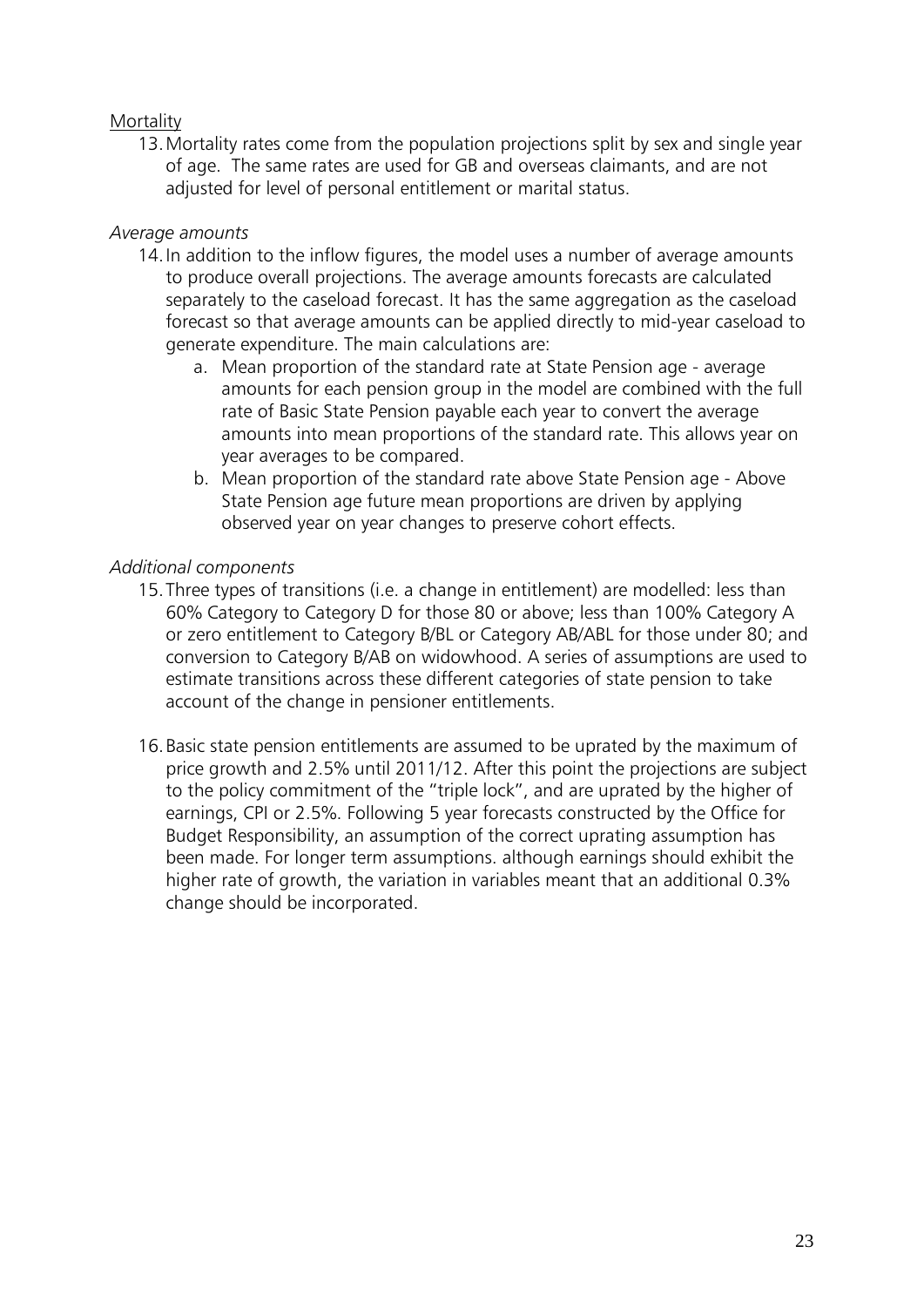#### *Data sources*

17.This model is used by the Department for Work and Pensions Forecasting Division to provide pension projections for the Office for Budget Responsibility's (OBR's) annual Fiscal sustainability report. It has been estimated using ONS population projections produced in 2010 and other macroeconomic assumptions determined by the independent OBR for the projections presented in the Fiscal Sustainability Report. It also uses data from the Quarterly Statistical Enquiry, a biannual 5 per cent sample of administrative data. In order to allocate people to the right group in the caseload forecast, data on personal entitlement to BSP is needed. This comes from the 'L2 dataset' (a 1 per cent sample of HM Revenue and Customs' National Insurance Recording System). L2 shows the entitlement to BSP built up by each person in terms of qualifying years, whether as a result of paying NI contributions while working or as a result of building up credits. Age and sex data from the L2 dataset is also used to show when people will reach SPA (which 'SPA cohort' they belong to).

#### *Pension Credit*

- 18.Pension Credit is modelled using Pensim2, a dynamic micro-simulation model that has been developed in DWP to inform analysis of likely future trends in pensioner incomes. Pensim2 builds up a picture of the future pensioner population by modelling future life events and work histories for a representative sample of individuals.
- 19.The model currently starts from a set of base data representative of the GB household population. This base data includes detailed information on the characteristics of individuals and their employment and pension histories to date. For each subsequent year, sets of equations are used to model, for each individual, the probability of certain events occurring, based on estimates from current data. The calculated probabilities are then used within the model to determine what happens to each individual in a given year.
- 20.The key elements that are simulated include:
	- partnership formation and dissolution;
	- mortality;
	- fertility;
	- education:
	- labour market status and earnings; and
	- accrual of occupational and personal pensions.
- 21.The individual labour market and pension histories generated by the model are used to calculate estimates of pensioner incomes in each year of the simulation. For contributory State Pensions, the rules of the state pension are used to calculate someone's entitlement given the extent to which they work or participate in activities that are credited.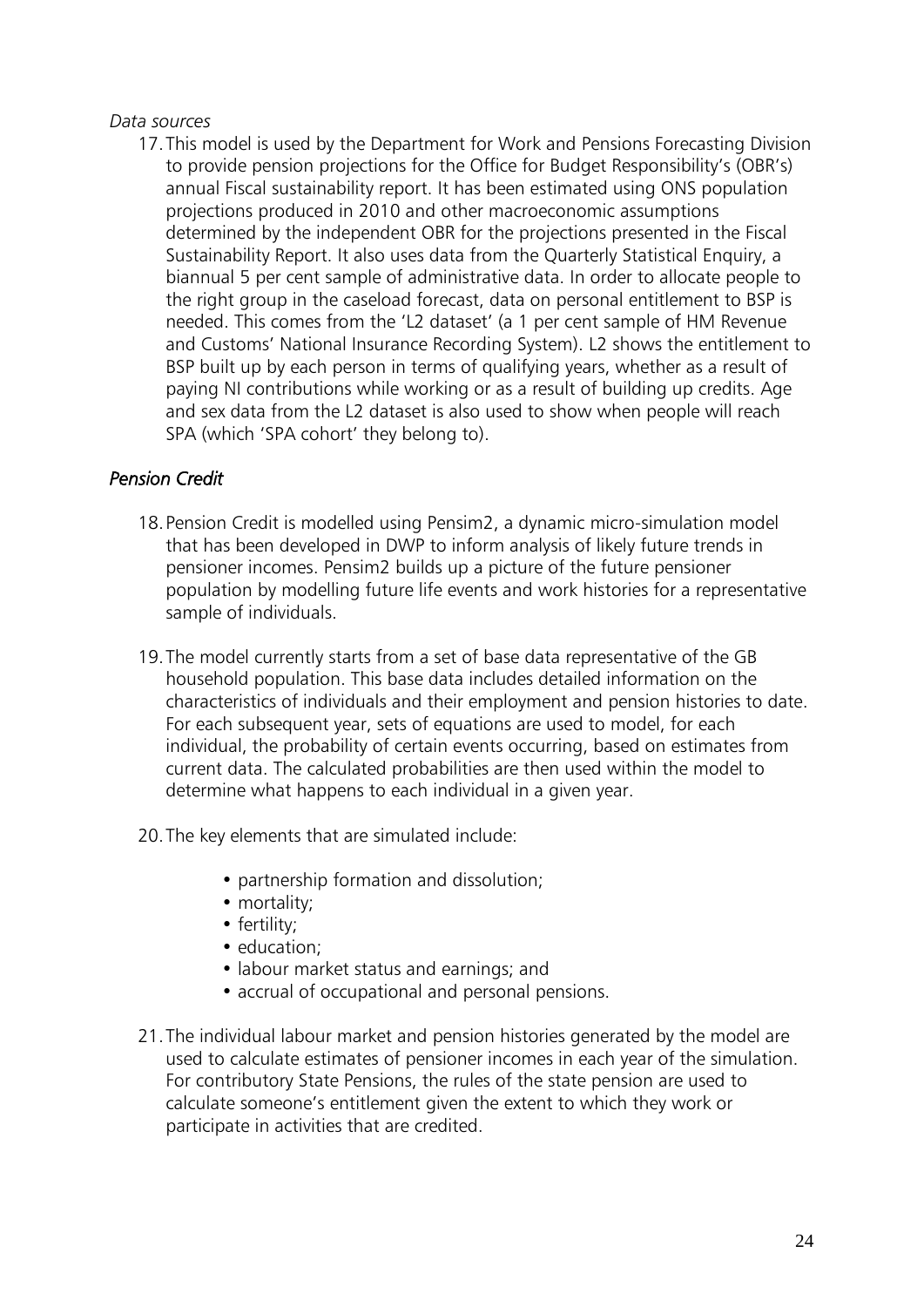### *Additional Pension Model*

- 22.The BSP model is a payouts-based model: it is based on estimates/forecasts of pension payments at SPA for current and future pensioners. By contrast, the AP model is an accruals-based model. Estimates of entitlement to SERPS and S2P accrued during people's working lives (revalued by earnings growth) are used to estimate their entitlements to AP from SPA.
- 23.After SPA, entitlements are adjusted for changes in pensioners' lives, such as widowhood. They are increased each year in line with CPI inflation until death, which is estimated using mortality rates from the ONS's 2010-based national population projections.
- 24.In order to produce estimates of entitlement to AP there are three stages. The first stage produces earnings factors<sup>2</sup> using:
- Numbers of jobs from DWP's cohort employment model,
- Numbers of people by individual age earning at each of three levels:
	- 1. between the Lower Earnings Limit and the Lower Earnings Threshold
	- 2. between the Lower and Upper Earnings Thresholds
	- 3. between the Upper Earnings Threshold and the Upper Accrual Point
- Deductions for contracting out of AP into private pension schemes (from 2012/13 onwards the only contracting out deductions are for defined benefit schemes as it will not be possible to contract out into defined contribution pensions from April 2012).
- 25.The second stage combines the earnings factors with data on accrual rates (NI contributions) from the L2 database. Most of the accruals data is 'actual' data, but as the last year of actual data available from the L2 database was 2008/09, so estimation must be made going forward.
- 26.In the third stage, for each cohort of people, entitlements accrued in a particular financial year are increased until SPA according to the rules on revaluation during working life, as in table above. They are then converted into a 'gross AP entitlement' for the cohort at SPA and this is increased from SPA in line with CPI inflation.
- 27. Thus, accrued AP entitlements  $=$

<u>.</u>

- o Earnings \* rate of accrual... revalued in line with earnings growth until SPA
- o Earnings \* rate of accrual... uprated in line with CPI inflation from SPA
- 28.Carer credits are modelled separately using data on benefit caseloads, economic activity, information from the L2 database and ONS population projections.

 $^2$  For further details, see the paper 'DWP Earnings Factor Modelling: Turning earnings distributions into earnings factors'.